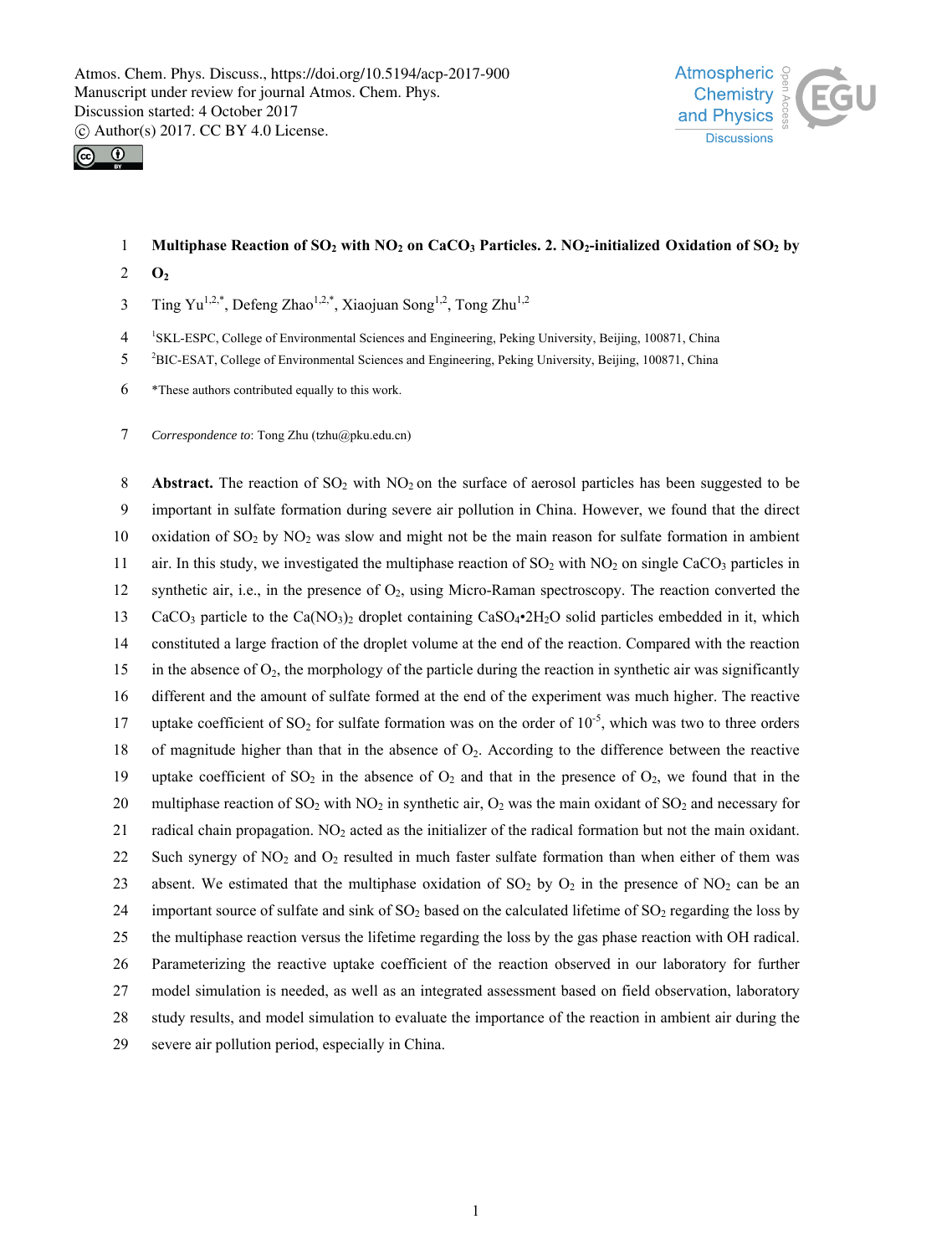

# $\odot$

## 30 **1 Introduction**

31 Multiphase or heterogeneous oxidation of  $SO<sub>2</sub>$  by NO<sub>2</sub> has been suggested to potentially play an 32 important role in sulfate formation in the atmosphere (Seinfeld and Pandis, 2006). Recently the 33 multiphase oxidation of  $SO_2$  by  $NO_2$  has been introduced in air quality model simulation to explain the 34 discrepancy between the modeled and observed sulfate concentration during the heavily polluted 35 episodes frequently occurring in China (Cheng et al., 2016; Gao et al., 2016; Wang et al., 2016; Xue et 36 al., 2016), despite the different opinions about the pH value of aerosol particles in China (Wang et al.,

37 2016; Cheng et al., 2016; Liu et al., 2017; Guo et al., 2017).

38 Quantitative and accurate assessment of the role of multiphase oxidation  $SO_2$  by  $NO_2$  on particle 39 relies on determining reaction kinetic parameters and understanding the reaction mechanism. The 40 aqueous oxidation of SO<sub>2</sub> (S(IV) species including  $H_2SO_3$ ,  $SO_3^2$ <sup>2</sup>, and HSO<sub>3</sub><sup>5</sup>) by NO<sub>2</sub> has been 41 investigated by a number of laboratory studies (Nash, 1979; Lee and Schwartz, 1983; Clifton et al., 42 1988; Littlejohn et al., 1993; Santachiara et al., 1990, 1993; Shen and Rochelle, 1998; Spindler et al., 43 2003; Tursic et al., 2001; Huie and Neta, 1986) and valuable kinetic parameters and understanding on 44 reaction products and process have been obtained. For example, Lee and Schwartz (1983) and Clifton et 45 al. (1988) measured the second order rate constant of the reaction of  $NO<sub>2</sub>$  with bisulfate and sulfite 46 solution. The reaction products observed include nitrite, sulfate, and dithionate (e.g., (Littlejohn et al., 47 1993; Lee and Schwartz, 1983)). Based on these studies, the reaction mechanism was deduced (Clifton 48 et al., 1988; Spindler et al., 2003; Nash, 1979; Littlejohn et al., 1993; Shen and Rochelle, 1998).

49 Previous studies mainly focused on the reaction in bulk solution. Few studies on the oxidation of 50 SO2 by NO2 on aerosol particles have been conducted (Santachiara et al., 1990, 1993). On aerosol 51 particles, water activity of aerosol water, pH, ion strength, presence of other compounds or ions, and the 52 role of particle surface are different from dilute bulk solution and may affect the reaction process and 53 reaction rate. Moreover, many previous studies conducted the experiments either in the absence of  $O_2$  or 54 with low  $O_2$  concentrations. Studies on the potential role of  $O_2$  especially at the concentration levels in 55 ambient air and the potential synergy of  $NO<sub>2</sub>$  and  $O<sub>2</sub>$  in the reaction are very limited.

56  $O_2$  is abundant in the atmosphere and may affect the multiphase reaction of SO<sub>2</sub> with NO<sub>2</sub>. For 57 example, Littlejohn et al. (1993) found that the oxidation rate of sulfite in the aqueous reaction with 58 NO<sub>2</sub> increases with O<sub>2</sub> concentration (0-5% by volume). The enhancement of SO<sub>2</sub> oxidation rate in the 59 reaction with NO2 have been also found in the heterogeneous reaction on mineral particle surface when 60 O<sub>2</sub> is present (He et al., 2014). Therefore, further studies of the multiphase reaction of SO<sub>2</sub> with NO<sub>2</sub> on 61 aerosol particles in air are needed in order to determine kinetic parameters and elucidate the mechanism 62 of the reaction.

63 In a companion manuscript (Zhao et al., 2017), we reported the results of the study on the 64 multiphase oxidation of  $SO_2$  directly by  $NO_2$  in  $N_2$  on CaCO<sub>3</sub> particles. We found that the reactive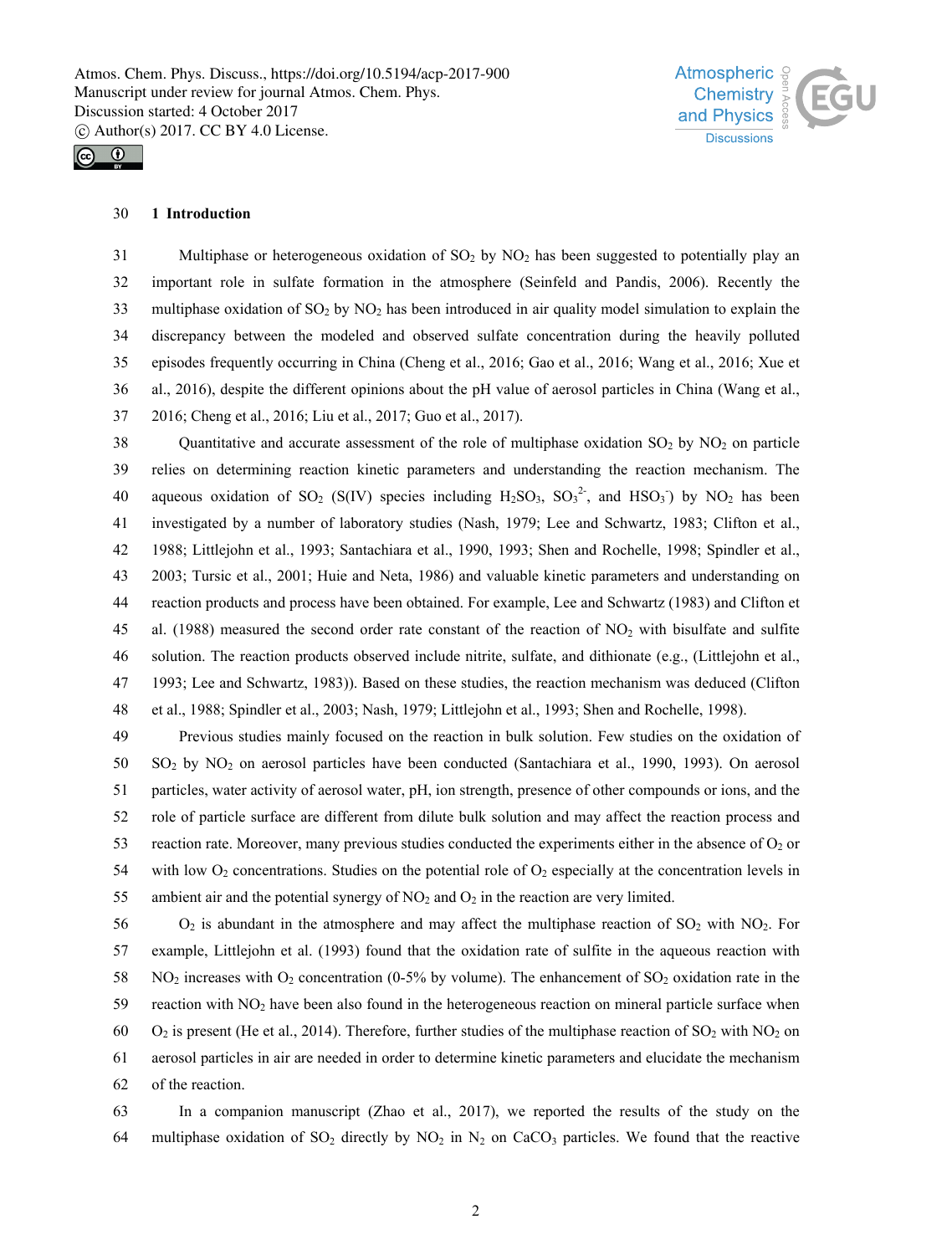



65 uptake coefficient of SO<sub>2</sub> for sulfate formation due to the oxidation by NO<sub>2</sub> is on the order of 10<sup>-8</sup>, and 66 concluded that the oxidation of  $SO_2$  by  $NO_2$  alone could not contribute significantly to sulfate formation 67 in the atmosphere. In this manuscript, we present the results of our study on the multiphase reaction of 68 SO<sub>2</sub> with NO<sub>2</sub> in synthetic air, i.e., in the presence of O<sub>2</sub>, on CaCO<sub>3</sub> particles. We quantified the reactive 69 uptake coefficient of SO<sub>2</sub> due to the reaction with  $NO<sub>2</sub>/O<sub>2</sub>/H<sub>2</sub>O$  mixture in synthetic air. Based on the 70 observations and literature, we further discussed the reaction mechanism. By comparing with the 71 oxidation of SO<sub>2</sub> by NO<sub>2</sub> in N<sub>2</sub>, we highlight the role of O<sub>2</sub> in the multiphase oxidation of SO<sub>2</sub>.

#### 72 **2 Experimental**

73 The experimental setup and procedure used in this study have been described in details in previous 74 studies (Zhao et al., 2017; Zhao et al., 2011; Liu et al., 2008). Here we only provide a brief description. 75 The reaction of  $SO_2$  with  $NO_2$  on  $CaCO_3$  particles was investigated using a flow reactor.  $SO_2$  (2000) 76 ppm in high purity N<sub>2</sub>) and NO<sub>2</sub> (1000 ppm in high purity N<sub>2</sub>) were diluted with synthetic air [20% O<sub>2</sub> 77 (high purity grade: 99.999%, Beijing Haikeyuanchang Practical Gas Co., Ltd.), 80% N2 (high purity 78 grade: 99.999%, Beijing Haikeyuanchang Practical Gas Co., Ltd.)] to 75 ppm. Relative humidity was 79 controlled by regulating the flow rates of reactant gases, dry synthetic air, and humidified synthetic air. 80 More details about the experiment conditions can be found in the companion paper (Zhao et al., 2017). 81 SO<sub>2</sub>/NO<sub>2</sub>/H<sub>2</sub>O reaction mixture in synthetic air reacted with individual CaCO<sub>3</sub> particles deposited on 82 Teflon-FEP film. During the reaction, the particles were *in-situ* monitored via a glass window of the 83 flow reactor using a Micro-Raman spectrometer to obtain microscopic images and Raman spectra. All 84 the experiments were conducted at 298 $\pm$ 0.5 K.

85 The amount of the reaction product CaSO<sub>4</sub> was quantified based on Raman peak areas and particle 86 sizes. The details of the method are described in our previous study (Zhao et al., 2017). Briefly, the 87 amount of reaction product CaSO<sub>4</sub> formed was followed as a function of time using Raman peak areas. 88 Raman peak areas were converted to the amount of compound using a calibration curve obtained from 89 pure CaSO4 particles of different sizes, which were determined according to microscopic image. The 90 reaction rate, that is, sulfate production rate, was derived from the amount of sulfate as a function of 91 time. The reactive uptake coefficient of  $SO_2$  for sulfate formation (γ) was further determined from the 92 reaction rate and collision rate of  $SO<sub>2</sub>$  on surface of a single particle.

$$
93 \qquad \gamma = \frac{\frac{d(SO_4^{2-})}{dt}}{Z} \tag{1}
$$

$$
94 \t Z = \frac{1}{4}cA_s[SO_2],
$$
 (2)

$$
95 \quad c = \sqrt{\frac{8RT}{\pi M_{SO_2}}},\tag{3}
$$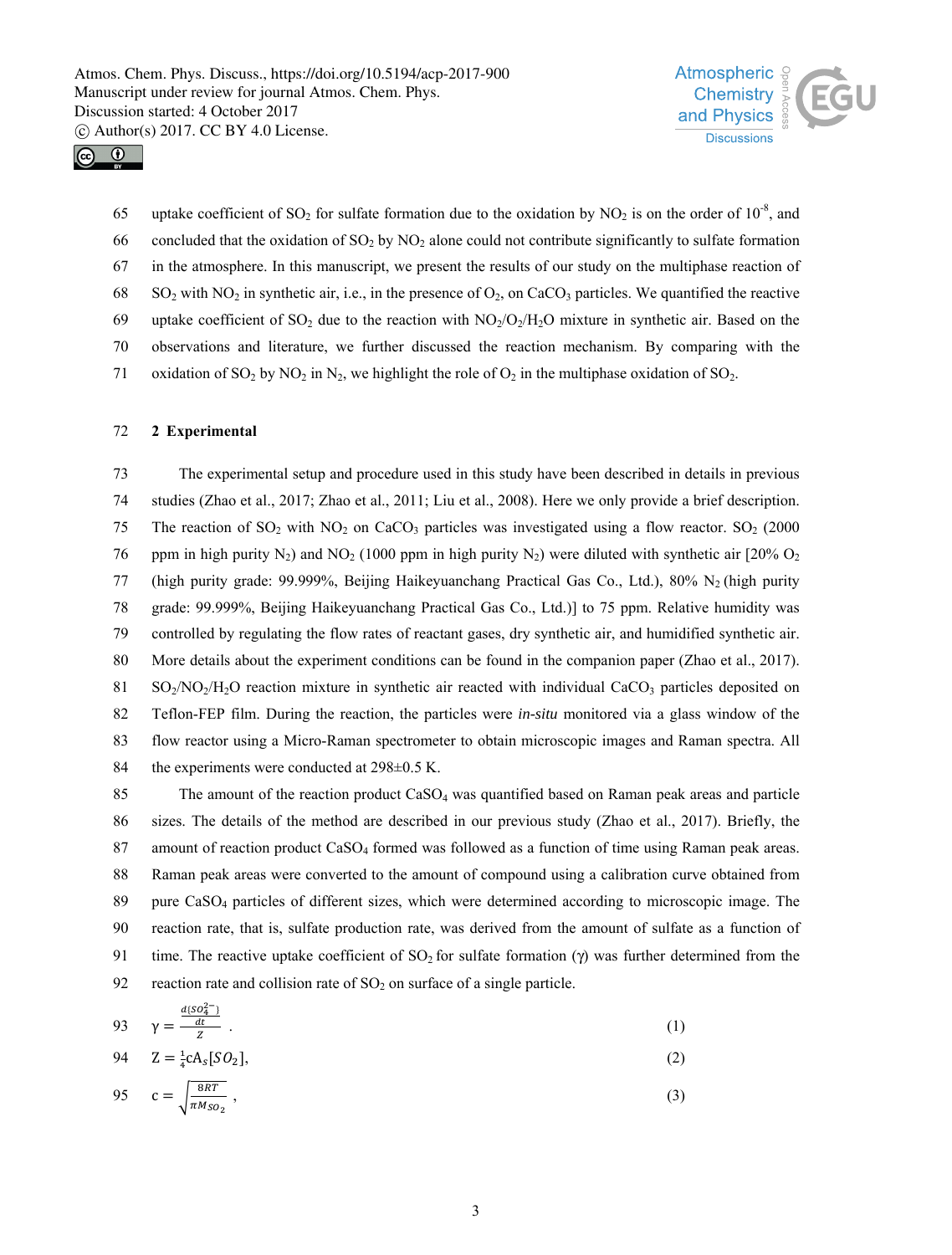



96 where R is the gas constant, T is temperature,  $Mso<sub>2</sub>$  is the molecular weight of SO<sub>2</sub>, and c is the 97 mean molecular velocity of  $SO_2$ ,  $A_s$  is the surface area of an individual particle, and Z is the collision 98 rate of SO<sub>2</sub> on surface of a particle.  ${SO_4}^{2-}$  indicates the amount of sulfate on the particle phase in mole. 99 The average reaction rate and surface area of particles during the multiphase reaction period were used 100 to derive the reactive uptake coefficient. The period was chosen to start after the induction period when 101  $\sim$  10 % of final sulfate was formed. [SO<sub>2</sub>] indicates the concentration of SO<sub>2</sub> in the gas phase.

102 Besides the reaction of SO<sub>2</sub> with NO<sub>2</sub>/O<sub>2</sub>/H<sub>2</sub>O on CaCO<sub>3</sub> particles in synthetic air, in some

103 experiments, we varied the concentrations of  $O_2$  in the carrier gas in order to investigate the effect of  $O_2$ 104 concentration on the reaction. In addition, we carried out experiments without  $NO<sub>2</sub>$ , on either CaCO<sub>3</sub>

105 solid particle, or  $CaCO<sub>3</sub>/Ca(NO<sub>3</sub>)$ <sub>2</sub> internally mixed particle with CaCO<sub>3</sub> embedded in Ca(NO<sub>3</sub>)<sub>2</sub> droplet

106 in order to elucidate the role of  $NO<sub>2</sub>$  in the reaction.

#### 107 **3 Results and discussion**

## 108 **3.1 Reaction products and particle morphology change**

109 Figure 1 shows the Raman spectra of a CaCO<sub>3</sub> particle during the multiphase reaction of SO<sub>2</sub> with  $N_{\rm O}/O_2/H_2$ O on it in synthetic air. The peak at 1087 cm<sup>-1</sup> is assigned to the symetric stretching of 111 carbonate  $(v_s(CO_3^2))$  (Nakamoto, 1997). During the reaction, the peak at 1087 cm<sup>-1</sup> decreased 112 continously and finally disappeared and some new peaks were observed. The peak at  $1050 \text{ cm}^{-1}$  is 113 assigned to the symmetric stretching of nitrate  $(v_s(NO_3))$ . The peak at 1010 cm<sup>-1</sup> and 1136 cm<sup>-1</sup> are 114 assigned to the symmetric stretching  $(v_s(SO_4^2))$  and asymetric stretching  $(v_{as}(SO_4^2))$  of sulfate in 115 gypsum (CaSO4·2H2O), respectively (Sarma et al., 1998). In addition, after the reaction, a broad 116 envelop in the range of 2800-3800 cm<sup>-1</sup> assigned to OH stretching of water was observed. On the top of 117 this envelope, there are two peaks at  $3408 \text{ cm}^{-1}$  and  $3497 \text{ cm}^{-1}$ , which are assigned to the OH stretching 118 in crystallization water of CaSO4·2H2O (Sarma et al., 1998; Ma et al., 2013). 119 During the multiphase reaction with  $SO_2/NO_2/O_2/H_2O$  mixture, the CaCO<sub>3</sub> particle showed a 120 remarkable change in morphology. The original CaCO<sub>3</sub> particle was a rhombohedron crystal (Fig. 2,

121 panel i, a). As reaction proceeded, its edge became smoother and later a transparent droplet layer

122 formed, which had a newly-formed solid phase embed in it (Fig. 2, panel i, d). The size of the new solid

123 grew during the reaction (Fig. 2, panel i, d-f) and it seemed to contain a number of micro-crystals.

124 Raman mapping reveals that the new solid phase consisted of CaSO4·2H2O (Fig. 2, panel iv), and the

125 surrounding aqueous layer consisted of  $Ca(NO<sub>3</sub>)<sub>2</sub>$  (Fig. 2, panel iii).

126 The particle morphology change shown in Fig. 2 is significantly different from the morphology 127 change in the absence of  $O_2$  (Zhao et al., 2017), where the CaCO<sub>3</sub> particle was first converted to a 128 spherical Ca(NO<sub>3</sub>)<sub>2</sub> droplet and then needle-shaped CaSO<sub>4</sub> crystals formed inside the droplet (Zhao et 129 al., 2017). Moreover, the amount of CaSO<sub>4</sub> formed in the presence of  $O_2$  was much higher than that in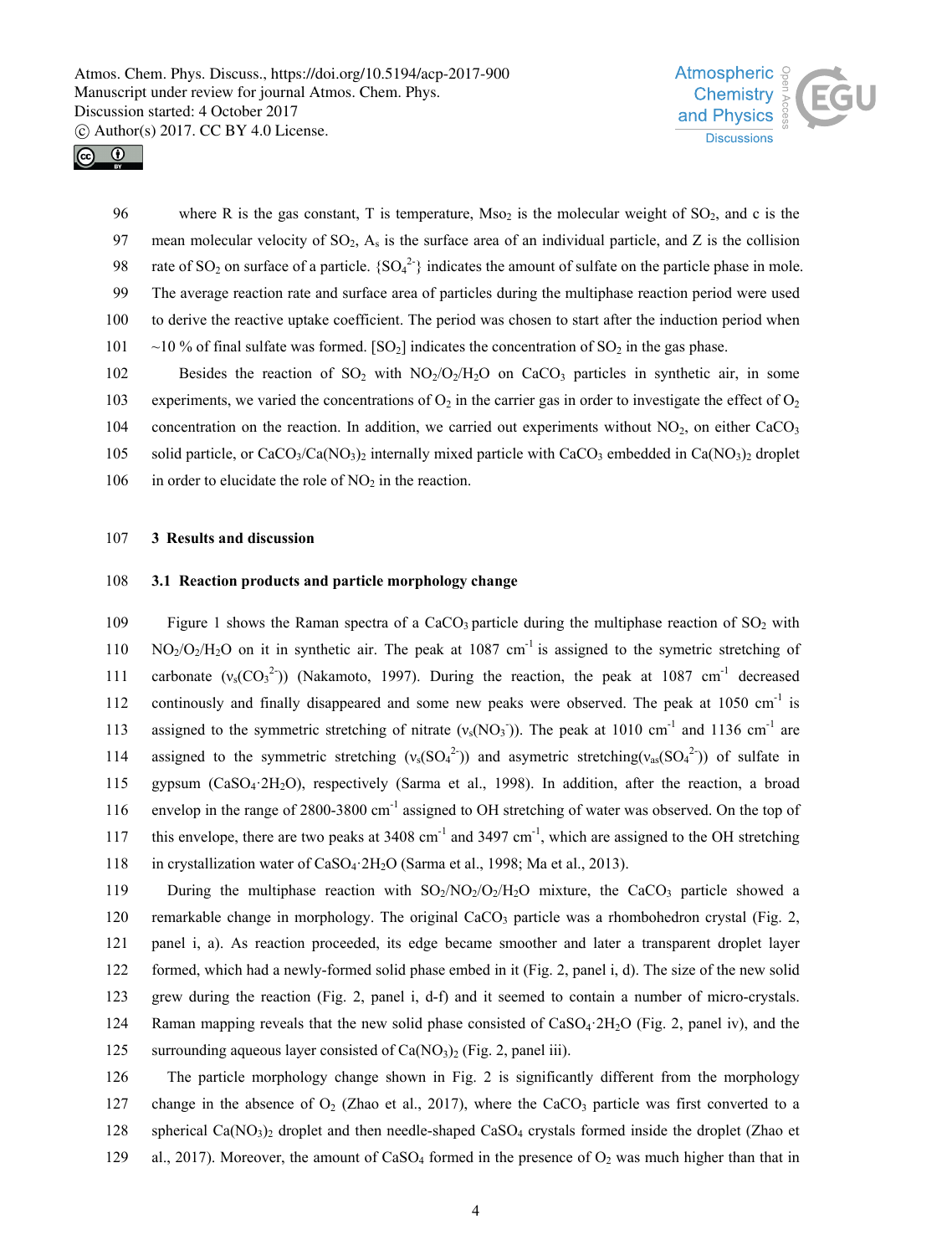



130 the absence of O2. CaSO4 solid particle constituted most of the volume droplet here while in the absence

131 of O2 the few needle-shaped CaSO4 crystals formed only constituted a small fraction of the droplet

132 volume.

## 133 **3.2 Reaction process**

134 During the reaction, the amounts of carbonate, nitrate, and sulfate were followed as a function of 135 time as shown in Fig. 3. In the beginning of the reaction, carbonate decreased slowly and nitrate and 136 sulfate increased slowly. After a period of induction of around 50 min, the reaction accelerated 137 significantly, leading to a fast consumption of carbonate and production of nitrate and sulfate. Finally, 138 carbonate was completely consumed and nitrate and sulfate leveled off.

139 Figure 3 shows nitrate and sulfate were formed simultaneously during the reaction. This finding is 140 in contrast to the finding in the absence of  $O_2$ , where nitrate was formed first and sulfate was essentially 141 formed after the complete conversion of  $CaCO<sub>3</sub>$  particle to  $Ca(NO<sub>3</sub>)<sub>2</sub>$  droplet. Moreover, the time for 142 carbonate to be completely consumed was longer here than that in the absence of  $O_2$  (~120 min vs. ~40 143 min) when other conditions were kept the same.

## 144 **3.3 Reactive uptake coefficient of SO2**

145 The reactive uptake coefficient of SO<sub>2</sub> for sulfate formation (γ) in the reaction of SO<sub>2</sub> with 146 NO<sub>2</sub>/O<sub>2</sub>/H<sub>2</sub>O on CaCO<sub>3</sub> in synthetic air and in O<sub>2</sub>/N<sub>2</sub> carrier gas with varied O<sub>2</sub> concentrations is shown 147 in Table 1. γ for the reaction of SO<sub>2</sub> with NO<sub>2</sub> in presence of O<sub>2</sub> (5%-86%) is in the range of 0.35 to 1.7×10<sup>-5</sup>, and is 1.2×10<sup>-5</sup> in synthetic air. The latter is two to three orders of magnitude higher than that 149 for the reaction in  $N_2$  under similar conditions (Zhao et al., 2017). When other conditions were kept 150 constant, γ increased with O<sub>2</sub> concentration. This indicates that O<sub>2</sub> played a key role in enhancing the 151 oxidation of  $SO_2$ .

152 The role of  $O_2$  in enhancing the reactive uptake of  $SO_2$  is consistent with the findings in some of 153 previous studies. For example, Littlejohn et al. (1993)'s data show that sulfite oxidation rate increases 154 with O<sub>2</sub> concentration (0-5% by volume). Shen and Rochelle (1998) also found that in the presence of 155  $O_2$ , aqueous sulfite oxidation was enhanced. By investigating the oxidation of SO<sub>2</sub> by NO<sub>2</sub> in 156 mono-dispersed water droplets growing on carbon nuclei, Santachiara et al. (1990) found that sulfate 157 formation rate with 2%  $O_2$  is much higher than that without  $O_2$ . Yet, our finding is in contrast to the 158 study by Lee and Schwartz (1983), who found that changing from  $N_2$  to air as carrier gas only increases 159 SO2 oxidation rate by no more than 10%. The difference between our study and the study by Lee and 160 Schwartz (1983) could be due to the difference in  $O<sub>2</sub>$  diffusion from gas to condensed phase and 161 different mechanisms between multiphase reaction on particles and aqueous reaction.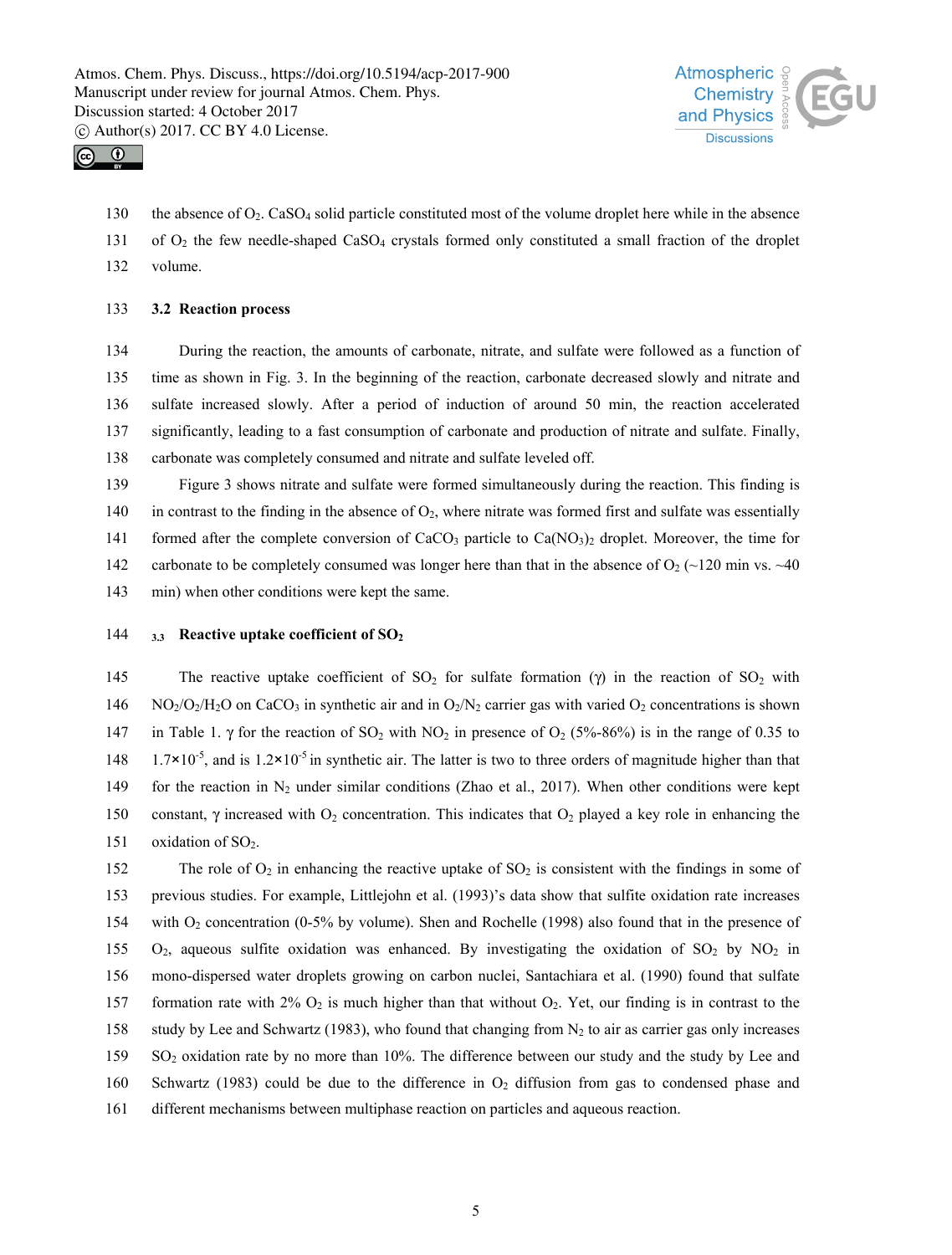



#### 162 **3.4 Reaction mechanism**

163 In the multiphase reaction of SO<sub>2</sub> with NO<sub>2</sub>/O<sub>2</sub>/H<sub>2</sub>O on CaCO<sub>3</sub> particles in synthetic air, we found 164 CaCO<sub>3</sub> could react with NO<sub>2</sub> and H<sub>2</sub>O and produce Ca(NO<sub>3</sub>)<sub>2</sub>, which could deliquesce, forming liquid 165 water, and provide a site for aqueous oxidation of  $SO_2$ . This processs was similar to the reaction in N<sub>2</sub>. 166 The details of this part of the reaction mechanism have been discussed in our previous study (Zhao et al., 167 2017). 168 Once aqueous phase was formed,  $SO_2$  can undergo multiphase reactions with  $NO_2/O_2$ . The detailed 169 mechanism of the aqueous reaction of S(IV) with NO<sub>2</sub> is complex. Previous studies have proposed two 170 different kinds of mecchanism. One involves the SO<sub>3</sub>. radical formation (Littlejohn et al., 1993; Shen 171 and Rochelle, 1998; Tursic et al., 2001; Spindler et al., 2003) and the other one involves the formation 172 of adduct complexes (Clifton et al., 1988), but not radical formation. 173 In the absence of  $O_2$ , Lee and Schwartz (1983) suggest the following reaction equation, according 174 to the reaction products and their yields,  $175$   $2NO_2(aq) + HSO_3^-(aq) + H_2O \rightarrow 2NO_2^-(aq) + SO_4^{2-}(aq) + 3H^+(aq)$  (R1) 176 The yields of  $SO_4^2$ ,  $NO_2$ , and H<sup>+</sup> relative to the HSO<sub>3</sub> consumed are 1.0±0.05, 1.5±0.4, and 177 2.5 $\pm$ 0.4, respectively, and the NO<sub>2</sub> formed relative to NO<sub>2</sub> consumed is 1.0 $\pm$ 0.18. 178 Clifton et al. (1988) proposed that the reaction proceeds via NO<sub>2</sub>-S(IV) adduct complexes: 179  $NO_2(aq) + SO_3^{2-}(aq) \rightarrow [NO_2 - SO_3]^{2-}(aq)$  (R2) 180  $NO_2(aq) + [NO_2 - SO_3]^{2-}(aq) \rightarrow [NO_2 - SO_3 - NO_2]^{2-}(aq)$  (R3)  $[NO_2 - SO_3 - NO_2]^2^-(aq) + OH^-(aq) \rightarrow [NO_2 - SO_4H - NO_2]^3^-(aq)$  (R4) 182  $[NO_2 - SO_4H - NO_2]^{3-}(aq) \rightarrow 2NO_2^-(aq) + SO_4^{2-}(aq) + H^+(aq).$  (R5) 183 By combing reactions R2-R5, the overall reaction equation can be obtained as follows: 184  $2NO_2(aq) + SO_3^{2-}(aq) + H_2O \rightarrow 2NO_2^-(aq) + SO_4^{2-}(aq) + 2H^+(aq)$ . (R6). 185 The reaction R6 is similar to R1. 186 If the NO<sub>2</sub>-S(IV) adduct mechanism were the main mechanism in this study, there should be no 187 significant difference in the  $SO_2$  oxidation rate between the reaction in the presence of  $O_2$  and in the 188 absence of  $O_2$ . In fact, in the presence of  $O_2$  we observed a substantial enhancement in the  $SO_2$ 189 oxidation rate compared to the reaction in the absence of  $O_2$ . Therefore, the NO<sub>2</sub>-S(IV) adduct 190 mechanism is unlikely in this study. 191 In contrast to the adduct complex mechanism, Littlejohn et al. (1993) suggested a radical 192 mechanism. In the reaction of NO<sub>2</sub> with aqueous sulfite, besides  $SO_4^2$  and NO<sub>2</sub>, they detected  $S_2O_6^2$ 193 with an appreciable yield using Raman spectroscopy. Since  $S_2O_6^{2}$  is known to be the combination 194 reaction product of SO<sub>3</sub>. (Eriksen, 1974; Hayon et al., 1972; Deister and Warneck, 1990; Brandt et al., 195 1994; Waygood and McElroy, 1992), SO<sub>3</sub>. radical is proposed to be formed:

196 
$$
NO_2(aq) + SO_3^{2-}(aq) \rightarrow NO_2^-(aq) + SO_3^{--}(aq)
$$
. (R7)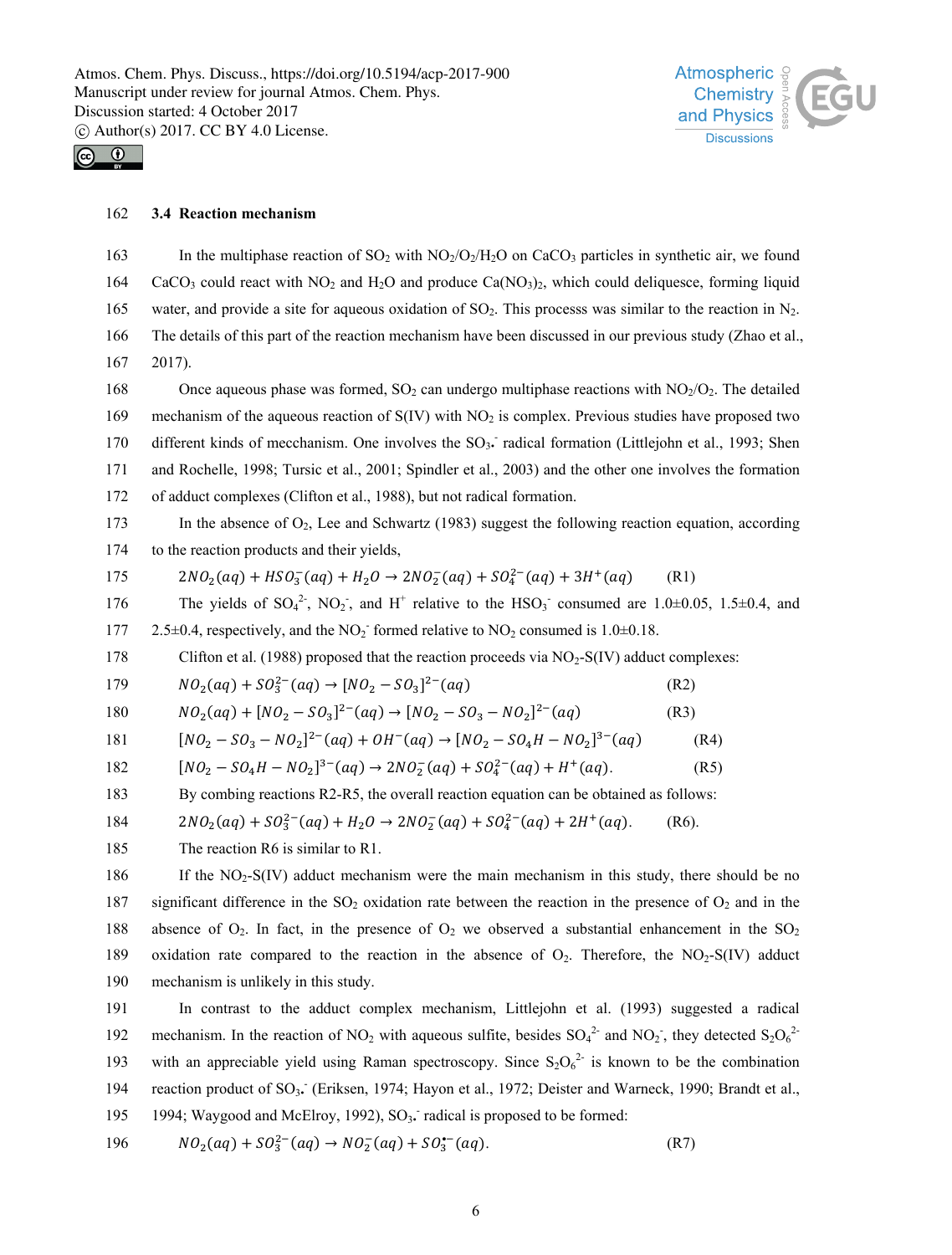



197 SO<sub>3</sub>. can react via two pathways, forming either  $S_2O_6^{2}$  or  $SO_4^{2}$ .

198 
$$
SO_3^{\bullet-}(aq) + SO_3^{\bullet-}(aq) \rightarrow S_2O_6^{2-}(aq)
$$
 (R8)

199 
$$
SO_3^{\bullet-}(aq) + SO_3^{\bullet-}(aq) \rightarrow SO_3^{2-}(aq) + SO_3
$$
 (R9)

$$
200 \t SO3(aq) + H2O \to SO42-(aq) + 2H+(aq).
$$
 (R10)

201 The reactions R8-R10 have been well established in the study of the S(IV) oxidation by other 202 pathways, including the OH oxidation, photo-oxidation, and transitional metal catalyzed oxidation 203 (Eriksen, 1974; Hayon et al., 1972; Deister and Warneck, 1990; Brandt et al., 1994; Brandt and 204 Vaneldik, 1995; Waygood and McElroy, 1992). In addition, although previous studies have not reported 205 the direct observation of SO<sub>3</sub>. radical in the aqueous reaction of S(IV) with NO<sub>2</sub>, SO<sub>3</sub>. was directly 206 observed in the reaction of NO<sub>2</sub> with SO<sub>3</sub><sup>2</sup> in an acidic buffer solution (pH=4.0) using electron spin 207 resonance (ESR) (Shi, 1994). Since  $NO_2^-$  is formed in the aqueous reaction of  $SO_2$  with  $NO_2$  and  $S_2O_6$ 208 as the combination reaction product of SO<sub>3</sub>. is observed (Littlejohn et al., 1993), SO<sub>3</sub>. formation is 209 plausible.

210 In the presence of  $O_2$ , Littlejohn et al. (1993) observed that the relative amount of  $S_2O_6^{2}$  to  $SO_4^{2}$ 211 decreases and  $S_2O_6^{2}$  is undetectable at low NO<sub>2</sub> concentrations (<5 ppm) in the aqueous reaction of 212 NO<sub>2</sub> with sulfite. This indicates that O<sub>2</sub> suppresses the reaction pathway of  $S_2O_6^{2}$  formation (R8). 213 Because  $SO_3$  radical can react rapidly with  $O_2$ , forming  $SO_5$  radical, and thus be consumed, the 214 suppression of  $S_2O_6^{2}$  is readily attributed to the reaciton of SO<sub>3</sub>. with O<sub>2</sub>.

215 
$$
SO_3^{•-}(aq) + O_2(aq) \rightarrow SO_5^{•-}(aq)
$$
 (R11)

216 Following this reaction, a number of chain reactions can occur and form sulfate (Littlejohn et al., 217 1993; Seinfeld and Pandis, 2006; Shen and Rochelle, 1998):

| 218 | $SO_5^{(-)}(aq) + SO_3^{2-}(aq) + H^+(aq) \rightarrow HSO_5^-(aq) + SO_3^{(-)}(aq)$ | (R12) |
|-----|-------------------------------------------------------------------------------------|-------|
| 219 | $HSO_5^-(aq) + SO_3^{2-}(aq) \rightarrow 2SO_4^{2-}(aq) + H^+(aq)$                  | (R13) |
| 220 | $SO_5^{(-)}(aq) + SO_3^{2-}(aq) \rightarrow SO_4^{2-}(aq) + SO_4^{(-)}(aq)$         | (R14) |

221  $SO_4^{\bullet-}(aq) + SO_3^{2-}(aq) \rightarrow SO_4^{2-}(aq) + SO_3^{\bullet-}(aq)$ . (R15)

222 The reactions R11-R15 have been well established by the study on the oxidation of S(IV) by OH or 223 photo-oxidation and all the radicals have been observed (Hayon et al., 1972; Huie et al., 1989; Huie and 224 Neta, 1987; Chameides and Davis, 1982; Seinfeld and Pandis, 2006).

225 The radical mechanism is consistent with the findings of this study and more plausible here. The 226 enhancement of SO<sub>2</sub> oxidation rate in the reaction of SO<sub>2</sub> with NO<sub>2</sub>/O<sub>2</sub>/H<sub>2</sub>O with on CaCO<sub>3</sub> particles in 227 synthetic air compared to that in  $N_2$  can be attributed to the role of  $O_2$ . Although during the reaction in 228 the absence of  $O_2$ , that is, the direct oxidation of  $SO_2$  by  $NO_2$ ,  $SO_3$  radical can be formed (R7), the 229 reaction chain cannot propagate (R11-15). Therefore, the S(IV) oxidation rate and the reactive uptake 230 coefficient of  $SO_2$  were much lower than that in the presence of  $O_2$ . According to the difference between 231 the reactive uptake coefficient in the absence of  $O_2$  and in presence of  $O_2$ , the sulfate production rate via 232 chain reactions due to  $O_2$  (20%) was two to three orders of magnitude faster than the direct oxidation of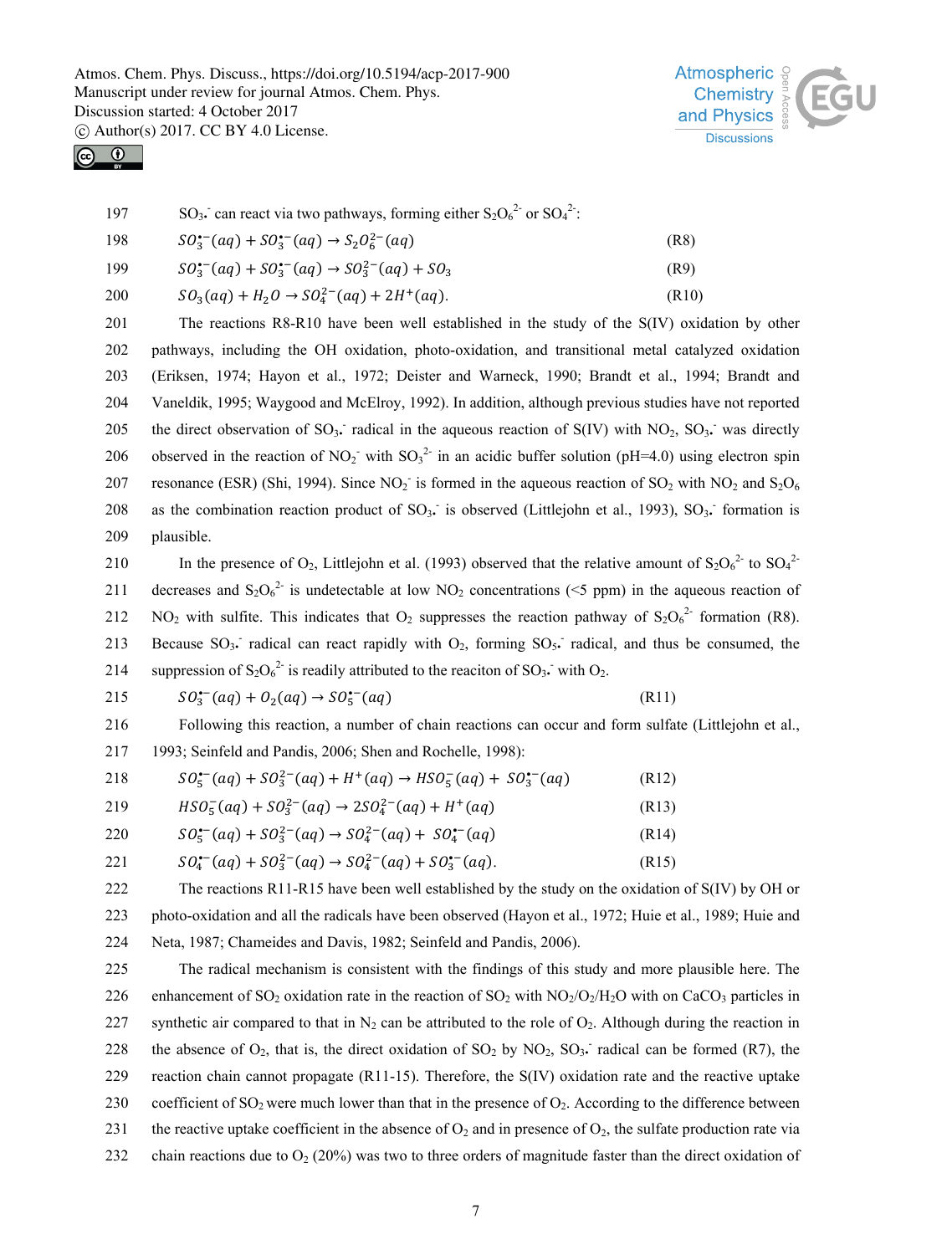



233 SO<sub>2</sub> by NO<sub>2</sub>. This indicates that sulfate production was largely contributed by O<sub>2</sub> oxidation via the chain 234 reaction pathway, i.e., "auto-oxidation" of  $S(IV)$  and  $O_2$  was the main oxidant of  $SO_2$ .

235 Although the direct reaction of  $NO_2$  with  $SO_2$  only contributed a very small fraction to sulfate 236 formation,  $NO<sub>2</sub>$  played an important role in  $SO<sub>2</sub>$  oxidation by initializing the chain reactions via 237 producing  $SO_3$  radical (R7). In the experiment without  $NO_2$  while keeping other reaction conditions 238 the same, we found that no sulfate was formed after 5 h of reaction. This indicates that  $O_2$  by itself 239 cannot intialize the chain reaction, although it favors chain propagation. Therefore, NO2 initiated the 240 oxidation of SO<sub>2</sub> by O<sub>2</sub> and it is the syngergy of NO<sub>2</sub> and O<sub>2</sub> that resulted in the fast oxidation of SO<sub>2</sub> 241 forming sulfate in this study. Without either  $NO<sub>2</sub>$  or  $O<sub>2</sub>$ , the reaction proceeded much slower.

242 Based on the discussion above, we summarize the reaction mechanism of this study in Table 2. The 243 reactions are classfied as chain initiation, chain propagation, and chain termination. Due to the rapid 244 inter-conversion between  $H_2SO_3$ ,  $HSO_3$ , and  $SO_3^2$ , reactions consuming one of these species will result 245 in instantaneous re-establishment of the equilibria between them (Seinfeld and Pandis, 2006). Overall, 246 the reaction can be written as follows, which shows clearly that  $O<sub>2</sub>$  was the main oxidant for sulfate 247 formation:

248  $2N O_2(aq) + 2SO_3^{2-}(aq) + (0-1)O_2 \rightarrow 2NO_2^-(aq) + S_2O_{6-8}^{2-}(aq)$  (R18)

249 
$$
2SO_3^{2-}(aq) + O_2 \rightarrow 2SO_4^{2-}(aq)
$$
 (R19)

$$
2HSO_3^-(aq) + O_2 \to 2SO_4^{2-}(aq) + 2H^+(aq).
$$
 (R20)

251 Once sulfuric acid was formed, it can further react with CaCO<sub>3</sub>, forming CaSO<sub>4</sub>:

252  $CaCO_3(s) + SO_4^{2-}(aq) + 2H^+(aq) + H_2O(aq) \rightarrow CaSO_4 \cdot 2H_2O(s) + CO_2(g)$ .

253 Overall, besides acting as the initializer of the chain reaction,  $NO<sub>2</sub>$  contributed to the formation of 254 aqueous phase by the reaction with  $CaCO<sub>3</sub>$  forming  $Ca(NO<sub>3</sub>)<sub>2</sub>$  as discussed above. The aqueous phase 255 provided the site for S(IV) oxidation.

256 As mentioned above, compared with the reaction in  $N_2$ , CaCO<sub>3</sub> was consumed slower in the 257 reaction in synthetic air. This difference can be attributed to two reasons. Firstly, the CaSO4·2H2O 258 formed in the reaction can cover CaCO<sub>3</sub> surface and partly suppress the diffusion of aqueous ions such 259 as proton and the contact of reactants with CaCO<sub>3</sub> surface, thus reducing CaCO<sub>3</sub> consumption rate. 260 Secondly, compared with the reaction in  $N_2$ , a much higher fraction of CaCO<sub>3</sub> was converted to  $261$  CaSO<sub>4</sub>·2H<sub>2</sub>O instead of Ca(NO<sub>3</sub>)<sub>2</sub> due to the fast production of CaSO<sub>4</sub>·2H<sub>2</sub>O. Therefore, the volume of 262 Ca(NO<sub>3</sub>)<sub>2</sub> droplet was much smaller than that for the reaction in N<sub>2</sub> for a given CaCO<sub>3</sub> particle. Since 263 the uptake rate of NO<sub>2</sub> was proportional to droplet surface and the NO<sub>2</sub> hydrolysis rate is proportional to 264 droplet volume, the production rate of nitric acid from  $NO<sub>2</sub>$  hydrolysis and its reaction rate with CaCO<sub>3</sub> 265 were reduced. Therefore, the CaCO<sub>3</sub> particle was consumed slower.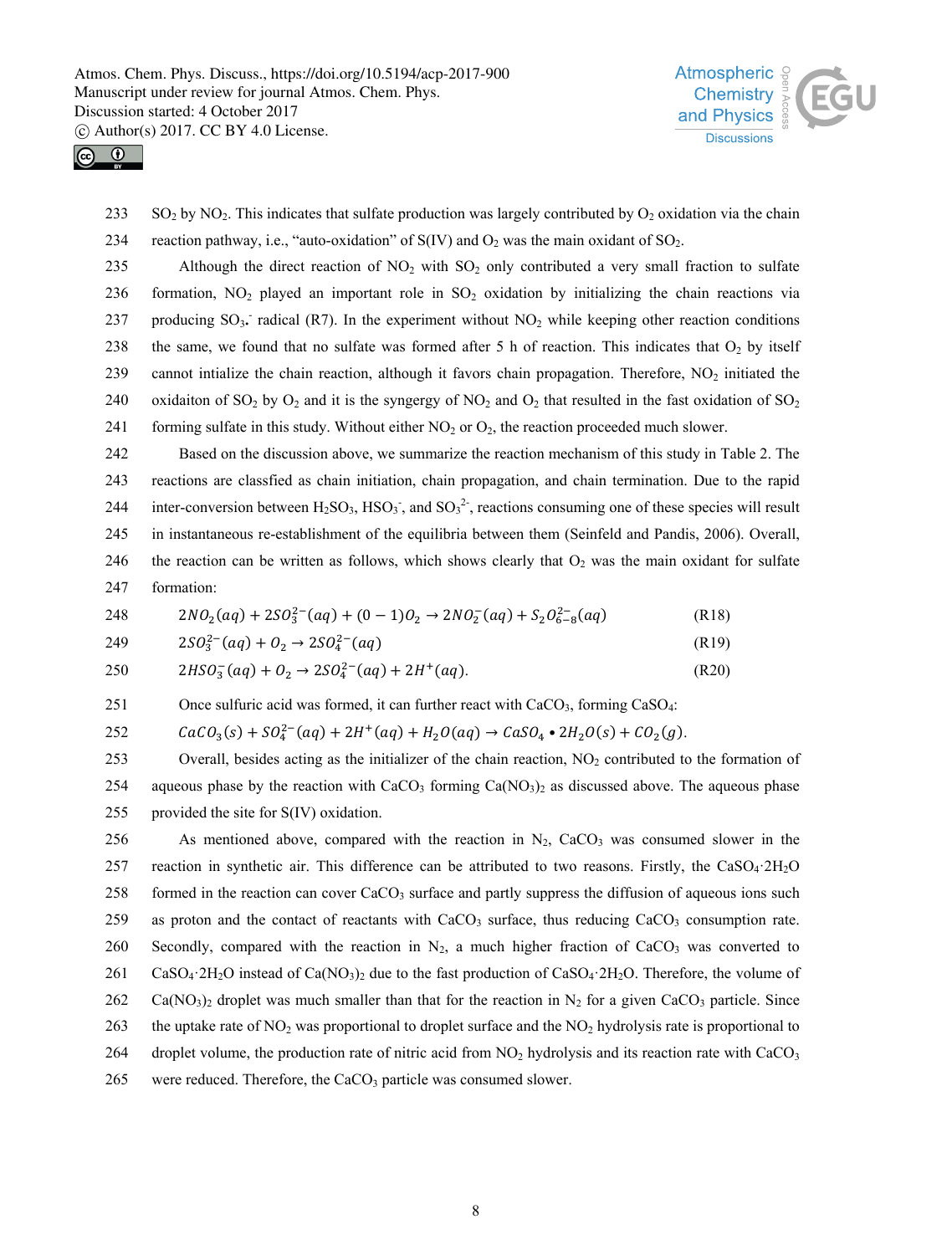



#### 266 **4 Conclusion and implications**

267 We investigated the multiphase reaction of SO<sub>2</sub> with NO<sub>2</sub>/O<sub>2</sub>/H<sub>2</sub>O on CaCO<sub>3</sub> particle in synthetic 268 air. The reaction converted CaCO<sub>3</sub> particle to Ca(NO<sub>3</sub>)<sub>2</sub> droplet with CaSO<sub>4</sub>·2H<sub>2</sub>O particle embedded in 269 it. CaSO<sub>4</sub>·2H<sub>2</sub>O constituted a large fraction of the droplet volume in the end of the reaction, in contrast 270 to the small fraction of the droplet volume in the absence of  $O_2$ . The Ca(NO<sub>3</sub>)<sub>2</sub> droplet formed by the 271 reaction of CaCO<sub>3</sub> with NO<sub>2</sub> provided a site for multiphase oxidation of SO<sub>2</sub>. Generally, nitrate and 272 sulfate were formed simultaneously. The reactive uptake coefficient of SO<sub>2</sub> for sulfate formation in the 273 reaction of SO<sub>2</sub> with NO<sub>2</sub>/O<sub>2</sub> in synthetic air was determined to be around 10<sup>-5</sup>. Compared with the 274 reaction of  $SO_2$  with  $NO_2$  on CaCO<sub>3</sub> particle in N<sub>2</sub>, that is, the direct oxidation of  $SO_2$  by  $NO_2$ , sulfate 275 production rate was enhanced by around two to three orders of magnitude in the presence of  $O_2$ . SO<sub>2</sub> 276 oxidation likely proceeded via a chain reaction mechanism according to the findings of this study and 277 literature. O<sub>2</sub> was the main oxidant of  $SO_2$  and  $NO_2$  mainly acted as an initializer of the chain reactions. 278 The synergy of NO<sub>2</sub> and O<sub>2</sub> resulted in fast oxidation of SO<sub>2</sub>. Absence of either NO<sub>2</sub> or O<sub>2</sub> led to much 279 slower  $SO<sub>2</sub>$  oxidation.

280 Using a method used in our previous study (Zhao et al., 2017), we assess the importance of the 281 multiphase reaction of  $SO_2$  with  $NO_2/O_2/H_2O$  by estimating the lifetime of  $SO_2$  due to multiphase 282 reactions and the lifetime due to the gas phase reaction (with OH radical). The lifetime of SO<sub>2</sub> due to 283 the multiphase reaction of  $SO_2$  with  $NO_2/O_2$  is estimated to be around 20 days using the reactive uptake 284 coefficient of SO<sub>2</sub> of  $1.2 \times 10^{-5}$  and a typical particle surface area concentration for mineral aerosols in 285 winter in Beijing  $(6.3 \times 10^{-6} \text{ cm}^2 \text{ cm}^3)$  (Huang et al., 2015). This lifetime is substantially shorter than the 286 lifetime regarding the direct oxidation of  $SO_2$  by  $NO_2$  (~7000 days)(Zhao et al., 2017), and comparable 287 to the lifetime of  $SO_2$  due to the gas phase reaction with OH (~12 days assuming daytime OH 288 concentration is  $1 \times 10^6$  molecule cm<sup>-3</sup>) (Zhao et al., 2017). Therefore, we conclude that the multiphase 289 oxidation of SO<sub>2</sub> by O<sub>2</sub> in the presence of NO<sub>2</sub> is likely an important source of sulfate and sink of SO<sub>2</sub> 290 in the ambient atmosphere, and can play a significant role in the sulfate formation in the heavily 291 polluted haze episodes such as those frequently occurring in China. High sulfate concentrations are 292 observed during these haze episodes, but the mechanism of sulfate formation is still not clear. Model 293 simulation often substantially underestimate sulfate (Cheng et al., 2016; Gao et al., 2016; Wang et al., 294 2016; Zheng et al., 2015a). During the haze episodes, the high concentrations of  $SO_2$  and  $NO_2$  co-exist 295 and relative humidity is often high (Zhang et al., 2014; Wang et al., 2016; Zheng et al., 2015b). Under 296 these conditions, the multiphase oxidation of  $SO_2$  by  $O_2$  in the presence of  $NO_2$  could proceed rapidly 297 forming sulfate. The enhanced sulfate concentration due to multiphase reactions and resulted aerosol 298 water content can further promote the multiphase oxidation of  $SO<sub>2</sub>$ . The reaction thus proceeds in a 299 self-accelerated way. Therefore, it can contribute significantly to sulfate formation.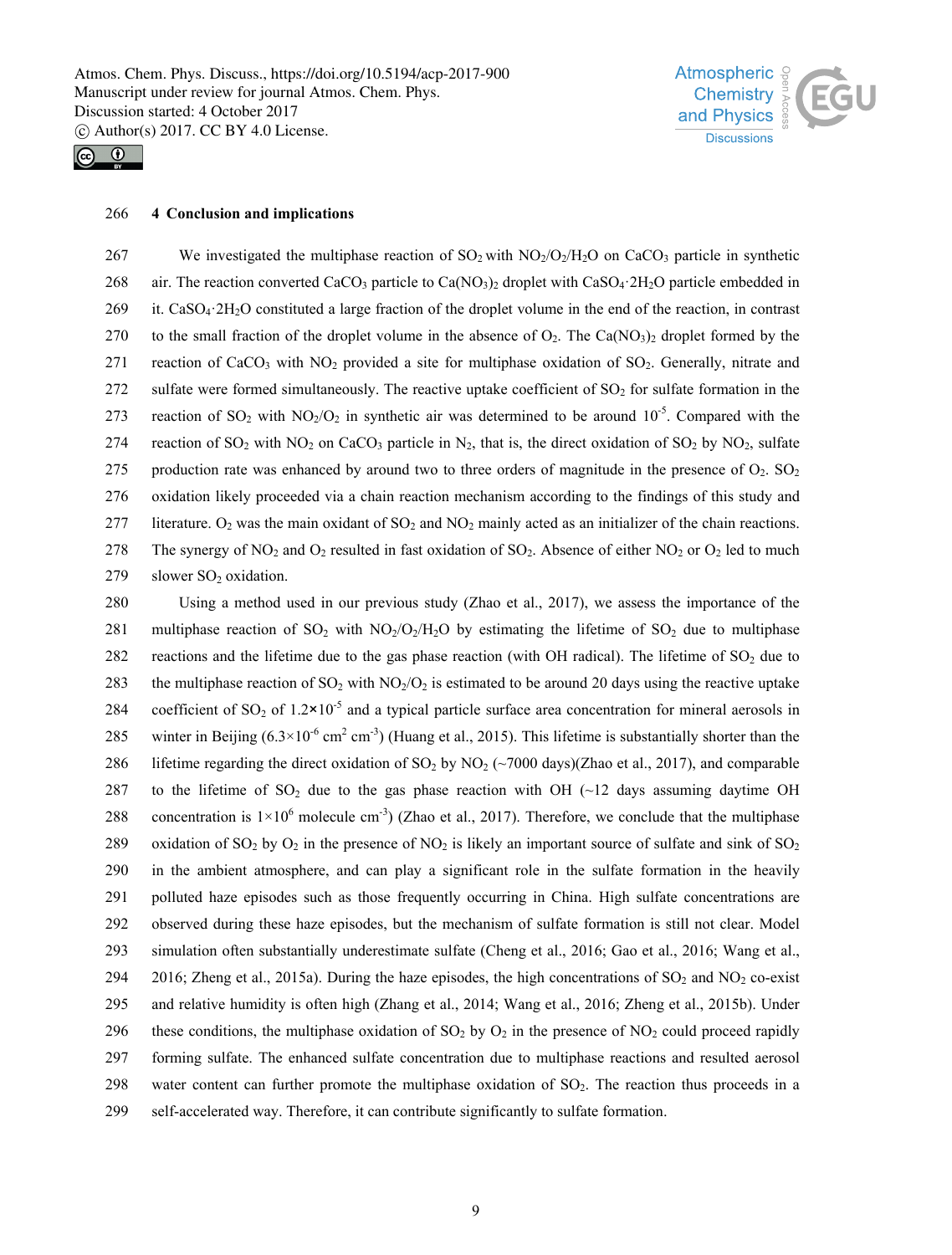



300 Further understanding the mechanism of the multiphase reaction of  $SO_2$  with  $NO_2/H_2O/O_2$  in air is 301 important to understand other atmospheric implications besides sulfate formation. The direct oxidation 302 of SO<sub>2</sub> by NO<sub>2</sub> forms NO<sub>2</sub> with a stoichiometry of 1: 1 and can further form HONO under acidic 303 conditions. HONO can evaporate into the atmosphere and is an important source of OH radical. If NO<sub>2</sub>  $304$  were the main oxidant of SO<sub>2</sub> in the multiphase reaction, the reaction would form one HONO for every 305 sulfate formed. Thus the oxidation of  $SO_2$  by  $NO_2$  can simultaneously be an important source of HONO 306 and OH radical and the SO<sub>2</sub> oxidation would be strongly coupled with reactive nitrogen chemistry. Yet, 307 according to the mechanism of this study,  $NO<sub>2</sub>$  only acted as an initializer of chain reactions in  $SO<sub>2</sub>$ 308 oxidation and essentially the entire  $SO_2$  was oxidized by  $O_2$ . Therefore, HONO formation per sulfate 309 formed was trivial. The oxidation of  $SO_2$  by  $O_2/NO_2$  is expected to neither be an important source of 310 HONO and OH in the atmosphere nor significantly influence reactive nitrogen chemistry. 311

#### 312 **Acknowledgements**

313 This work was supported by Natural Science Foundation Committee of China (41421064, 314 21190051, 40490265, 91544000) and Ministry of Science and Technology (Grant No. 2002CB410802).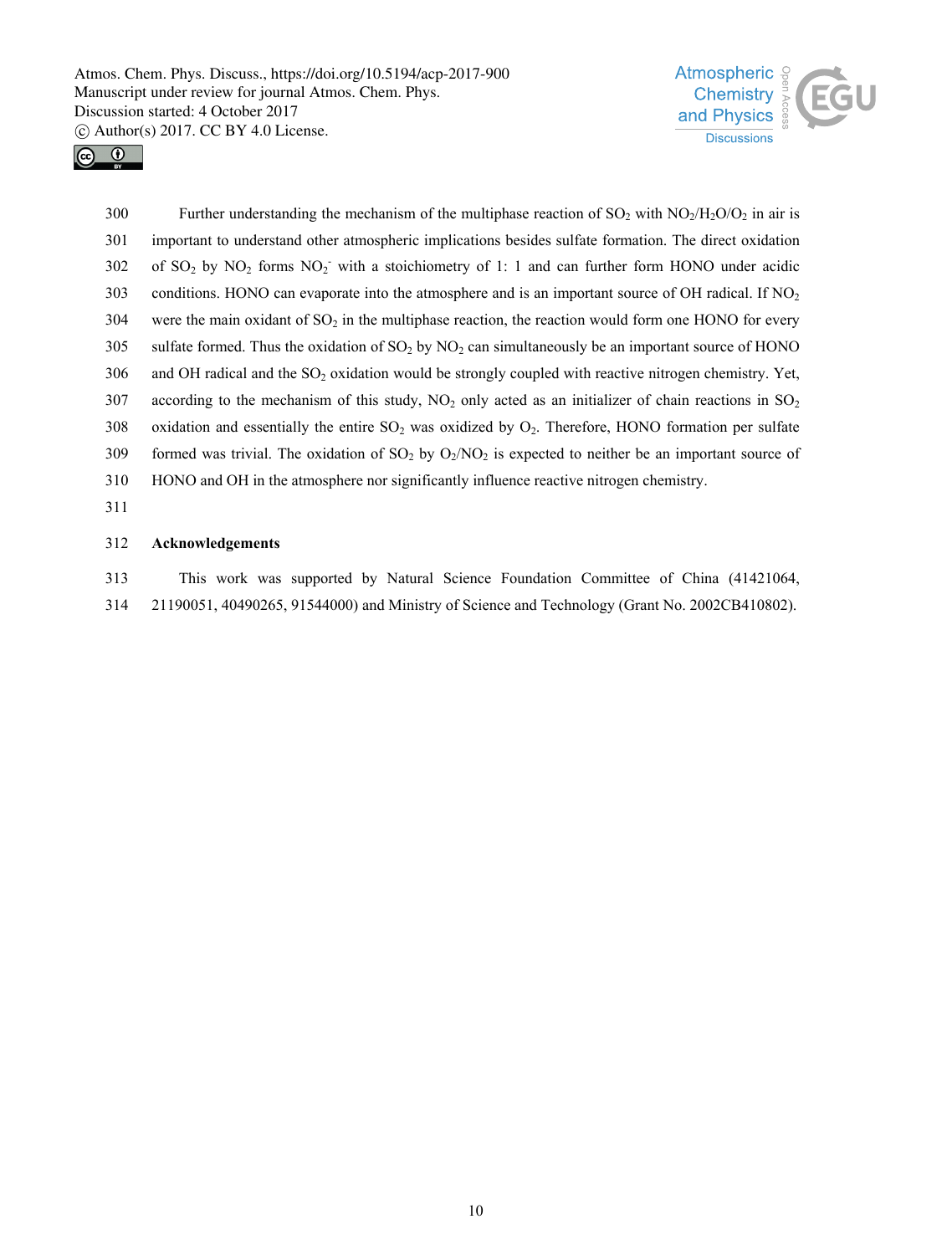



## 315 **References**

- 316 Brandt, C., Fabian, I., and Vaneldik, R.: Kinetics and mechanism of the iron(III)-catalyzed autoxidation
- 317 of sulfur(IV) oxides in aqueous-solution evidence for the redox cycling of iron in the presence of
- 318 oxygen and modeling of the overall reaction-mechanism, Inorg. Chem. , 33, 687-701,
- 319 10.1021/ic00082a012, 1994.
- 320 Brandt, C., and Vaneldik, R.: Transition metal-catalyzed oxidation of sulfur (IV) oxides.
- 321 Atmospheric-relevant processes and mechanisms, Chem. Rev., 95, 119-190, 10.1021/cr00033a006, 322 1995.
- 323 Chameides, W. L., and Davis, D. D.: The free-radical chemistry of cloud droplets and its impact upon
- 324 the composition of rain, J. Geophys. Res.-Oceans, 87, 4863-4877, 10.1029/JC087iC07p04863, 1982.
- 325 Cheng, Y. F., Zheng, G. J., Wei, C., Mu, Q., Zheng, B., Wang, Z. B., Gao, M., Zhang, Q., He, K. B.,
- 326 Carmichael, G., Poschl, U., and Su, H.: Reactive nitrogen chemistry in aerosol water as a source of
- 327 sulfate during haze events in China, Sci. Adv., 2, 10.1126/sciadv.1601530, 2016.
- 328 Clifton, C. L., Altstein, N., and Huie, R. E.: Rate-constant for the reaction of NO<sub>2</sub> with sulfur(IV) over
- 329 the pH range 5.3-13, Environ. Sci. Technol., 22, 586-589, 10.1021/es00170a018, 1988.
- 330 Deister, U., and Warneck, P.: Photooxidation of sulfite (SO32-) in aqueous solution, J. Phys. Chem., 94,
- 331 2191-2198, 10.1021/j100368a084, 1990.
- 332 Eriksen, T. E.: pH Effects on the pulse radiolysis of deoxygenated aqueous solutions of sulphur dioxide,
- 333 Journal of the Chemical Society, Faraday Transactions 1: Physical Chemistry in Condensed Phases, 70,
- 334 208-215, 10.1039/f19747000208, 1974.
- 335 Gao, M., Carmichael, G. R., Wang, Y., Ji, D., Liu, Z., and Wang, Z.: Improving simulations of sulfate
- 336 aerosols during winter haze over Northern China: the impacts of heterogeneous oxidation by NO2,
- 337 Front. Environ. Sci. Eng., 10, 16, 10.1007/s11783-016-0878-2, 2016.
- 338 Guo, H., Weber, R. J., and Nenes, A.: High levels of ammonia do not raise fine particle pH sufficiently
- 339 to yield nitrogen oxide-dominated sulfate production, Sci. Rep., 7, 12109, 10.1038/s41598-017-11704-0,
- 340 2017.
- 341 Hayon, E., Treinin, A., and Wilf, J.: Electronic spectra, photochemistry, and autoxidation mechanism of
- 342 the sulfite-bisulfite-pyrosulfite systems. SO2-, SO3-, SO4-, and SO5- radicals, J. Am. Chem. Soc. , 94,
- 343 47-57, 10.1021/ja00756a009, 1972.
- 344 He, H., Wang, Y., Ma, Q., Ma, J., Chu, B., Ji, D., Tang, G., Liu, C., Zhang, H., and Hao, J.: Mineral
- 345 dust and NOx promote the conversion of SO2 to sulfate in heavy pollution days, Sci. Rep., 4,
- 346 10.1038/srep04172, 2014.
- 347 Huang, L., Zhao, Y., Li, H., and Chen, Z.: Kinetics of Heterogeneous Reaction of Sulfur Dioxide on
- 348 Authentic Mineral Dust: Effects of Relative Humidity and Hydrogen Peroxide, Environ. Sci. Technol.,
- 349 49, 10797-10805, 10.1021/acs.est.5b03930, 2015.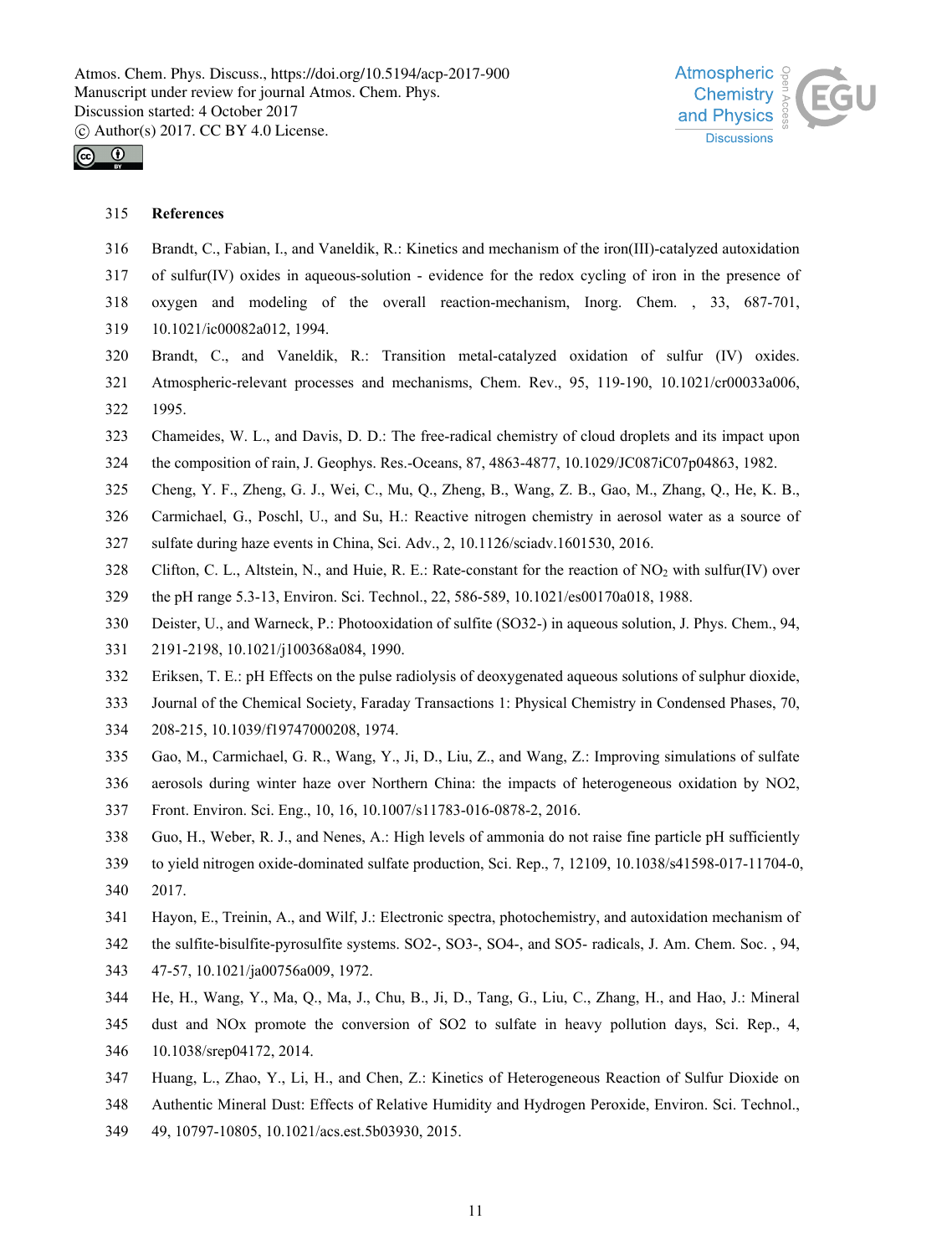



- 350 Huie, R. E., and Neta, P.: Kinetics of one-electron transfer-reactions involving ClO2 and NO2, J. Phys.
- 351 Chem. , 90, 1193-1198, 10.1021/j100278a046, 1986.
- 352 Huie, R. E., and Neta, P.: Rate constants for some oxidations of S(IV) by radicals in aqueous-solutions,
- 353 Atmos. Environ., 21, 1743-1747, 10.1016/0004-6981(87)90113-2, 1987.
- 354 Huie, R. E., Clifton, C. L., and Altstein, N.: A pulse radiolysis and flash photolysis study of the radicals
- 355 SO2, SO3, SO4 and SO5, Radiat. Phys. Chem. , 33, 361-370, 1989.
- 356 Lee, Y.-N., and Schwartz, S. E.: Kinetics of oxidation of aqueous sulfur (IV) by nitrogen dioxide, in:
- 357 Precipitation Scavenging, Dry Deposition and Resuspension, edited by: Pruppacher, H. R., Semonin, R.
- 358 G., and Slinn, W. G. N., Elsevier, New York, 453-466, 1983.
- 359 Littlejohn, D., Wang, Y. Z., and Chang, S. G.: Oxidation of aqueous sulfite ion by nitrogen-dioxide,
- 360 Environ. Sci. Technol., 27, 2162-2167, 10.1021/es00047a024, 1993.
- 361 Liu, M. X., Song, Y., Zhou, T., Xu, Z. Y., Yan, C. Q., Zheng, M., Wu, Z. J., Hu, M., Wu, Y. S., and
- 362 Zhu, T.: Fine particle pH during severe haze episodes in northern China, Geophys. Res. Lett., 44,
- 363 5213-5221, 10.1002/2017gl073210, 2017.
- 364 Liu, Y. J., Zhu, T., Zhao, D. F., and Zhang, Z. F.: Investigation of the hygroscopic properties of
- 365 Ca(NO3)(2) and internally mixed Ca(NO3)(2)/CaCO3 particles by micro-Raman spectrometry, Atmos.
- 366 Chem. Phys., 8, 7205-7215, 2008.
- 367 Ma, Q., He, H., Liu, Y., Liu, C., and Grassian, V. H.: Heterogeneous and multiphase formation 368 pathways of gypsum in the atmosphere, Phys. Chem. Chem. Phys., 15, 19196-19204, 369 10.1039/c3cp53424c, 2013.
- 370 Nakamoto, K.: Infrared and Raman Spectra of Inorganic and Coordination Compounds Part A, John
- 371 Wiley &Sons, New York, 221-247 pp., 1997.
- 372 Nash, T.: Effect of nitrogen-dioxide and of some transition-metals on the oxidation of dilute bisulfite
- 373 solutions, Atmos. Environ., 13, 1149-1154, 10.1016/0004-6981(79)90038-6, 1979.
- 374 Santachiara, G., Prodi, F., and Vivarelli, F.: SO2 oxidation in monodisperse droplets grown on carbon
- 375 nuclei in presence of NO2, J. Aerosol Sci., 21, S221-S224, 10.1016/0021-8502(90)90224-l, 1990.
- 376 Santachiara, G., Prodi, F., and Vivarelli, F.: Further experiments on SO2 oxidation rate in monodisperse
- 377 droplets grown on carbon nuclei in presence of O-2 and NO2, J. Aerosol Sci., 24, 683-685,
- 378 10.1016/0021-8502(93)90024-4, 1993.
- 379 Sarma, L. P., Prasad, P. S. R., and Ravikumar, N.: Raman spectroscopic study of phase transitions in
- 380 natural gypsum, J. Raman Spectrosc. , 29, 851-856,
- 381 10.1002/(sici)1097-4555(199809)29:9<851::aid-jrs313>3.0.co;2-s, 1998.
- 382 Seinfeld, J. H., and Pandis, S. N.: Atmospheric chemistry and physics: from air pollution to climate
- 383 change, 2nd ed., John Wiley &Sons. Inc., 2006.
- 384 Shen, C. H., and Rochelle, G. T.: Nitrogen Dioxide Absorption and Sulfite Oxidation in Aqueous
- 385 Sulfite, Environ. Sci. Technol., 32, 1994-2003, 10.1021/es970466q, 1998.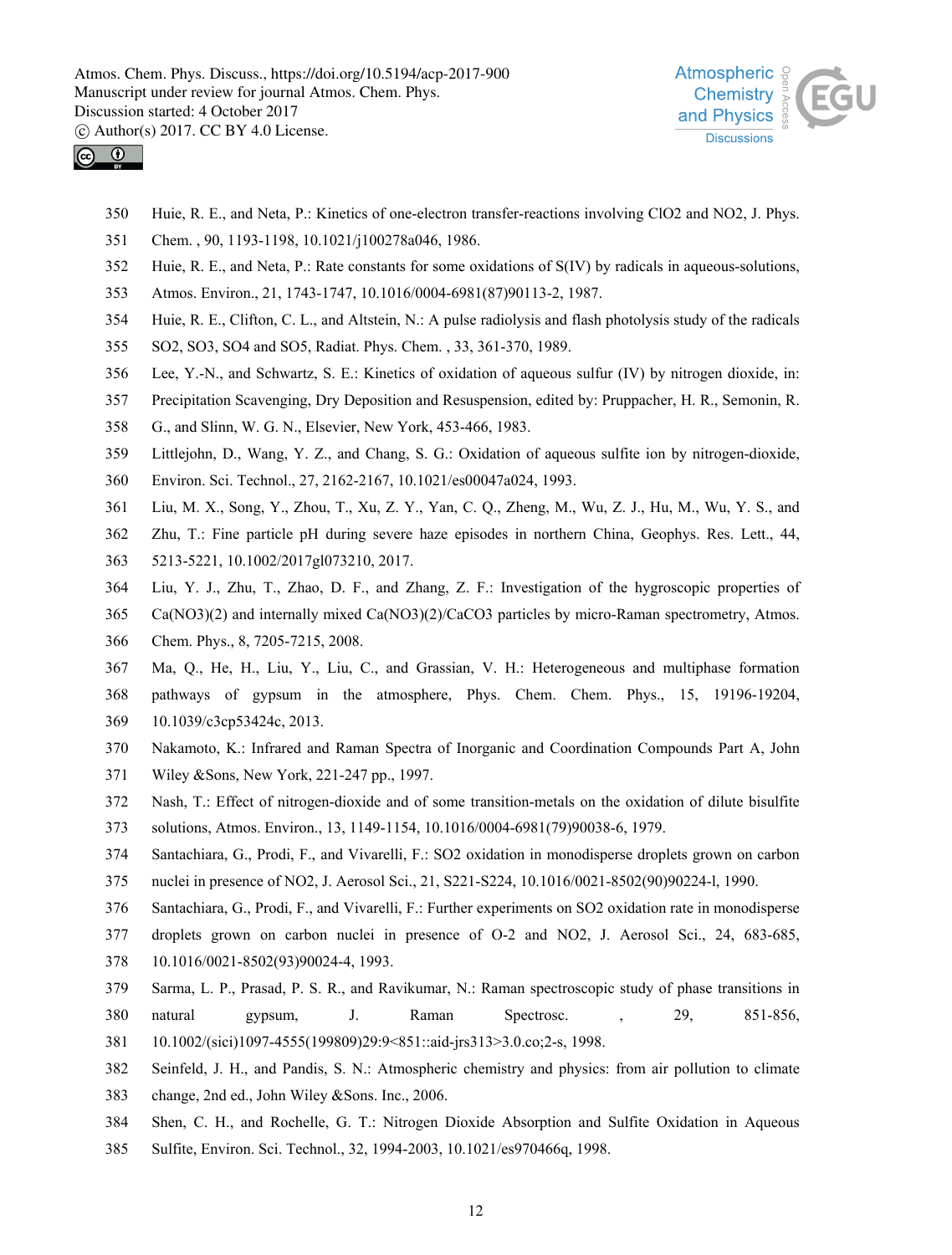



386 Shi, X. L.: Generation of  $SO_3^-$  and OH radicals in  $SO_3^{2-}$  reactions with inorganic 387 environmental-pollutants and its implications to  $SO_3^2$  toxicity, J. Inorg. Biochem. , 56, 155-165, 388 10.1016/0162-0134(94)85002-x, 1994.

- 389 Spindler, G., Hesper, J., Bruggemann, E., Dubois, R., Muller, T., and Herrmann, H.: Wet annular
- 390 denuder measurements of nitrous acid: laboratory study of the artefact reaction of NO2 with S(IV) in
- 391 aqueous solution and comparison with field measurements, Atmos. Environ., 37, 2643-2662,
- 392 10.1016/s1352-2310(03)00209-7, 2003.
- 393 Tursic, J., Grgic, I., and Bizjak, M.: Influence of NO2 and dissolved iron on the S(IV) oxidation in
- 394 synthetic aqueous solution, Atmos. Environ., 35, 97-104, 10.1016/s1352-2310(00)00283-1, 2001.
- 395 Wang, G., Zhang, R., Gomez, M. E., Yang, L., Levy Zamora, M., Hu, M., Lin, Y., Peng, J., Guo, S.,
- 396 Meng, J., Li, J., Cheng, C., Hu, T., Ren, Y., Wang, Y., Gao, J., Cao, J., An, Z., Zhou, W., Li, G., Wang,
- 397 J., Tian, P., Marrero-Ortiz, W., Secrest, J., Du, Z., Zheng, J., Shang, D., Zeng, L., Shao, M., Wang, W.,
- 398 Huang, Y., Wang, Y., Zhu, Y., Li, Y., Hu, J., Pan, B., Cai, L., Cheng, Y., Ji, Y., Zhang, F., Rosenfeld,
- 399 D., Liss, P. S., Duce, R. A., Kolb, C. E., and Molina, M. J.: Persistent sulfate formation from London
- 400 Fog to Chinese haze, Proc. Nat. Acad. Sci. U.S.A., 113, 13630-13635, 10.1073/pnas.1616540113, 2016.
- 401 Waygood, S. J., and McElroy, W. J.: Spectroscopy and decay kinetics of the sulfite radical anion in
- 402 aqueous solution, J. Chem. Soc.-Faraday Trans., 88, 1525-1530, 10.1039/ft9928801525, 1992.
- 403 Xue, J., Yuan, Z. B., Griffith, S. M., Yu, X., Lau, A. K. H., and Yu, J. Z.: Sulfate Formation Enhanced
- 404 by a Cocktail of High NOx, SO2, Particulate Matter, and Droplet pH during Haze-Fog Events in
- 405 Megacities in China: An Observation-Based Modeling Investigation, Environ. Sci. Technol., 50, 406 7325-7334, 10.1021/acs.est.6b00768, 2016.
- 407 Zhang, J. K., Sun, Y., Liu, Z. R., Ji, D. S., Hu, B., Liu, Q., and Wang, Y. S.: Characterization of
- 408 submicron aerosols during a month of serious pollution in Beijing, 2013, Atmos. Chem. Phys., 14, 409 2887-2903, 10.5194/acp-14-2887-2014, 2014.
- 410 Zhao, D., Song, X., Zhu, T., Zhang, Z., and Liu, Y.: Multiphase Reaction of SO2 with NO2 on CaCO3
- 411 Particles. 1. Oxidation of SO2 by NO2, Atmos. Chem. Phys. Discuss., 2017, 1-23, 412 10.5194/acp-2017-610, 2017.
- 413 Zhao, D. F., Zhu, T., Chen, Q., Liu, Y. J., and Zhang, Z. F.: Raman micro-spectrometry as a technique
- 414 for investigating heterogeneous reactions on individual atmospheric particles, Sci. China Chem., 54,
- 415 154-160, 10.1007/s11426-010-4182-x, 2011.
- 416 Zheng, B., Zhang, Q., Zhang, Y., He, K. B., Wang, K., Zheng, G. J., Duan, F. K., Ma, Y. L., and
- 417 Kimoto, T.: Heterogeneous chemistry: a mechanism missing in current models to explain secondary
- 418 inorganic aerosol formation during the January 2013 haze episode in North China, Atmos. Chem. Phys.,
- 419 15, 2031-2049, 10.5194/acp-15-2031-2015, 2015a.
- 420 Zheng, G. J., Duan, F. K., Su, H., Ma, Y. L., Cheng, Y., Zheng, B., Zhang, Q., Huang, T., Kimoto, T.,
- 421 Chang, D., Poschl, U., Cheng, Y. F., and He, K. B.: Exploring the severe winter haze in Beijing: the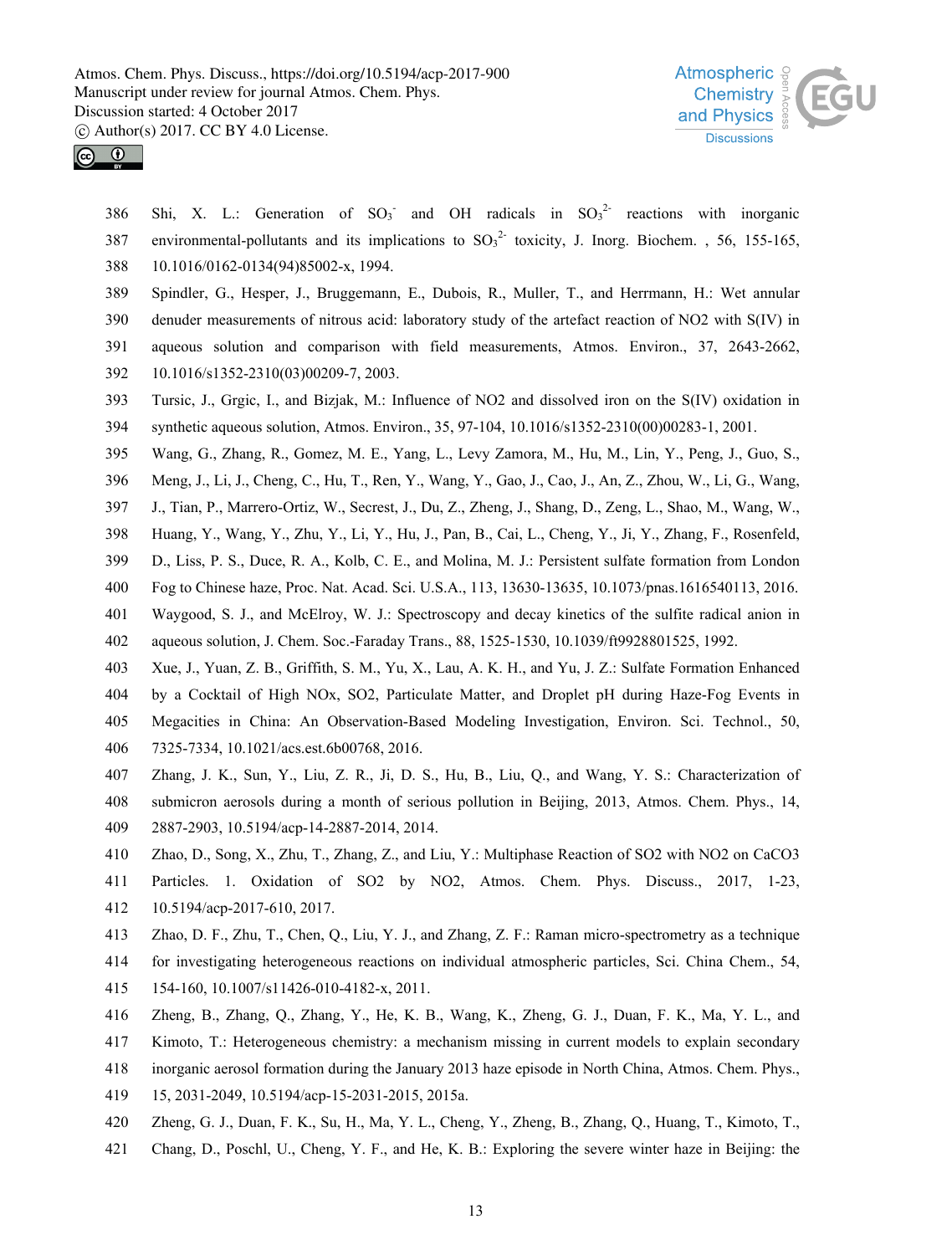



- 422 impact of synoptic weather, regional transport and heterogeneous reactions, Atmos. Chem. Phys., 15,
- 423 2969-2983, 10.5194/acp-15-2969-2015, 2015b.
- 424
- 425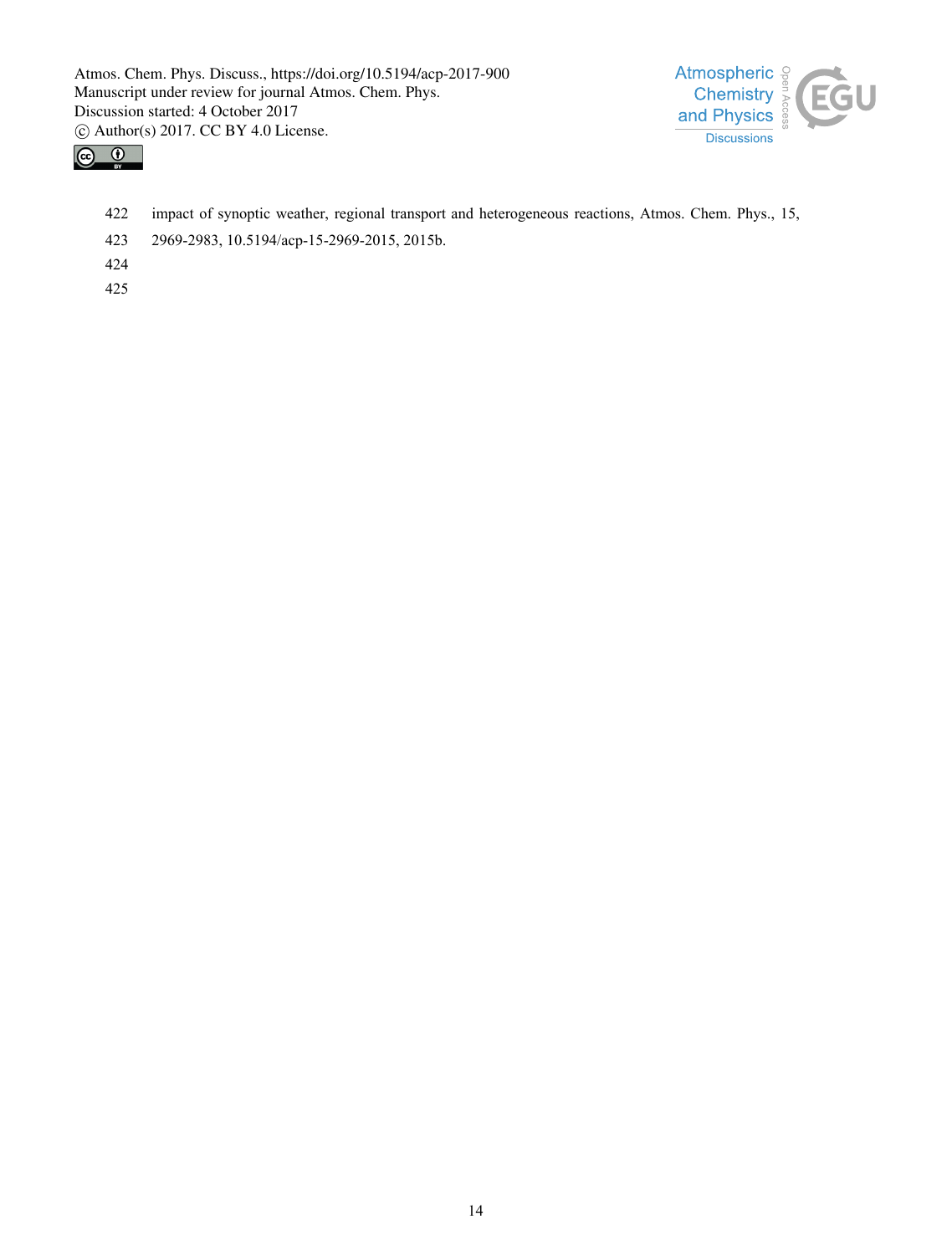



| 426  | <b>Table 1.</b> Reactive uptake coefficient of SO <sub>2</sub> for sulfate formation under 82% RH and different $O_2$ |  |  |  |
|------|-----------------------------------------------------------------------------------------------------------------------|--|--|--|
| -427 | conditions.                                                                                                           |  |  |  |
|      | $NO2/SO2/O2$ concentration                                                                                            |  |  |  |

| 75 ppm/ 75 ppm/ 86 % | $1.7 \times 10^{-5}$ |
|----------------------|----------------------|
| 75 ppm/ 75 ppm/ 20 % | $1.2 \times 10^{-5}$ |
| 75 ppm/ 75 ppm/ 5 %  | $3.5 \times 10^{-6}$ |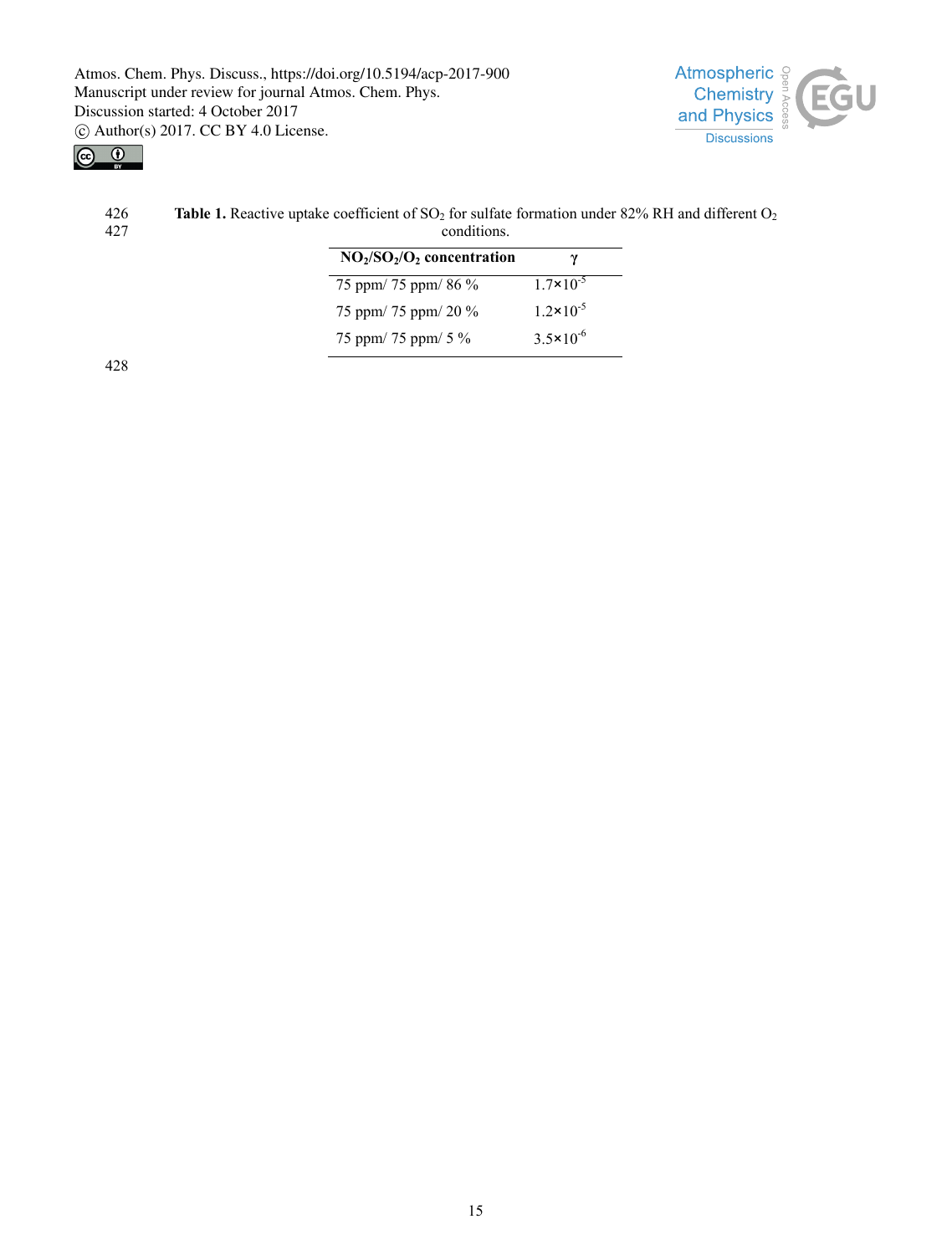

429

430 **Table 2.** Summary of the mechanism of the reaction  $S(IV)$  with  $NO<sub>2</sub>/O<sub>2</sub>$ 

**Atmospheric** 

**Chemistry** and Physics **Discussions** 

Н

| <b>Step</b> | <b>Reactions</b>                                                                      |        |
|-------------|---------------------------------------------------------------------------------------|--------|
| Initiation  | $NO_2(aq) + SO_3^{2-}(aq) \rightarrow NO_2^-(aq) + SO_3^{(-)}(aq)$                    | (R8a)  |
|             | $NO_2(aq) + HSO_3^-(aq) \rightarrow NO_2^-(aq) + SO_3^{(-)}(aq) + H^+(aq)$            | (R8b)  |
| Progation   | $SO_3^{(-)}(aq) + O_2(aq) \rightarrow SO_5^{(-)}(aq)$                                 | (R11)  |
|             | $SO_5^{(-)}(aq) + SO_3^{2-}(aq) + H^+(aq) \rightarrow HSO_5^-(aq) + SO_3^{(-)}(aq)$   | (R12)  |
|             | $SO_5^{\bullet-}(aq) + HSO_3^-(aq) \rightarrow HSO_5^-(aq) + SO_3^{\bullet-}(aq)$     | (R12b) |
|             | $HSO_5^-(aq) + SO_3^{2-}(aq) \rightarrow 2SO_4^{2-}(aq) + H^+(aq)$                    | (R13)  |
|             | $HSO_5^-(aq) + HSO_3^-(aq) \rightarrow 2SO_4^{2-}(aq) + 2H^+(aq)$                     | (R13b) |
|             | $SO_5^{(-)}(aq) + SO_3^{2-}(aq) \rightarrow SO_4^{2-}(aq) + SO_4^{(-)}(aq)$           | (R14)  |
|             | $SO_5^{(-)}(aq) + HSO_3^{-}(aq) \rightarrow SO_4^{2-}(aq) + SO_4^{(-)}(aq) + H^+(aq)$ | (R14b) |
|             | $SO_4^{\bullet-}(aq) + SO_3^{2-}(aq) \rightarrow SO_4^{2-}(aq) + SO_3^{\bullet-}(aq)$ | (R15)  |
|             | $SO_4^{(-)}(aq) + HSO_3^-(aq) \rightarrow SO_4^{2-}(aq) + SO_3^{(-)}(aq) + H^+(aq)$   | (R15b) |
| Termination | $SO_3^{(-)}(aq) + SO_3^{(-)}(aq) \rightarrow S_2O_6^{2-}(aq)$                         | (R8)   |
|             | $SO_3^{(-)}(aq) + SO_3^{(-)}(aq) \rightarrow SO_3^{2-}(aq) + SO_3$                    | (R9)   |
|             | $SO_3(aq) + H_2O \rightarrow SO_4^{2-}(aq) + 2H^+(aq)$                                | (R10)  |
|             | $SO_4^{\bullet-}(aq) + SO_4^{\bullet-}(aq) \rightarrow S_2O_8^{2-}(aq)$               | (R16)  |
|             | $SO_5^{(-)}(aq) + SO_5^{(-)}(aq) \rightarrow S_2O_8^{2-}(aq) + O_2(aq)$               | (R17)  |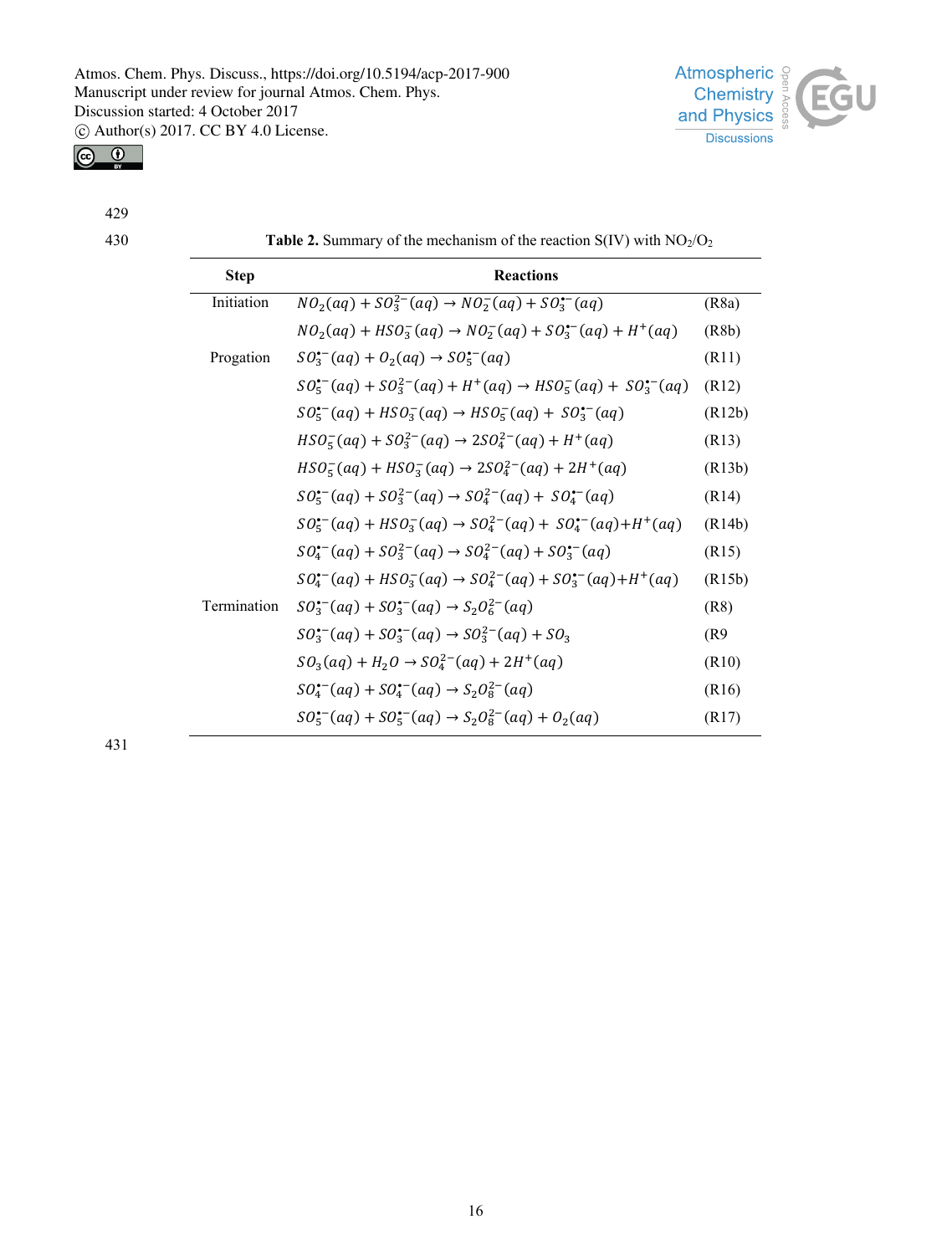





432

433 Figure 1. Raman spectra of a CaCO<sub>3</sub> particle during the multiphase reaction of  $SO_2$  with  $NO_2/O_2/H_2O$ 434 on the particle in synthetic air. SO<sub>2</sub>: 75 ppm, NO<sub>2</sub>: 75 ppm, RH: 72%. The peak intensity of carbonate

435  $(1087 \text{ cm}^{-1})$  at 0 and 42 min was divided by three for clearness.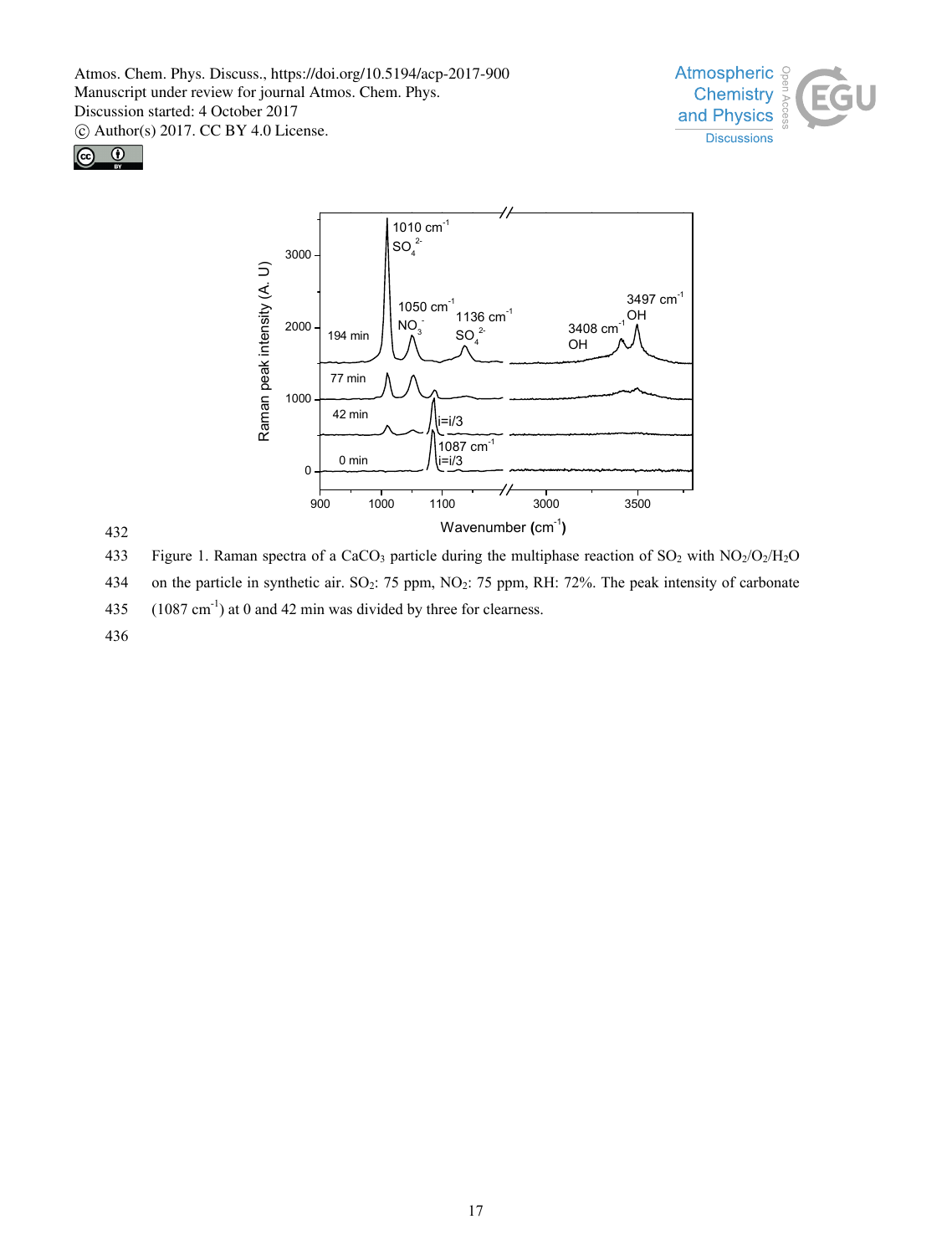





437 438

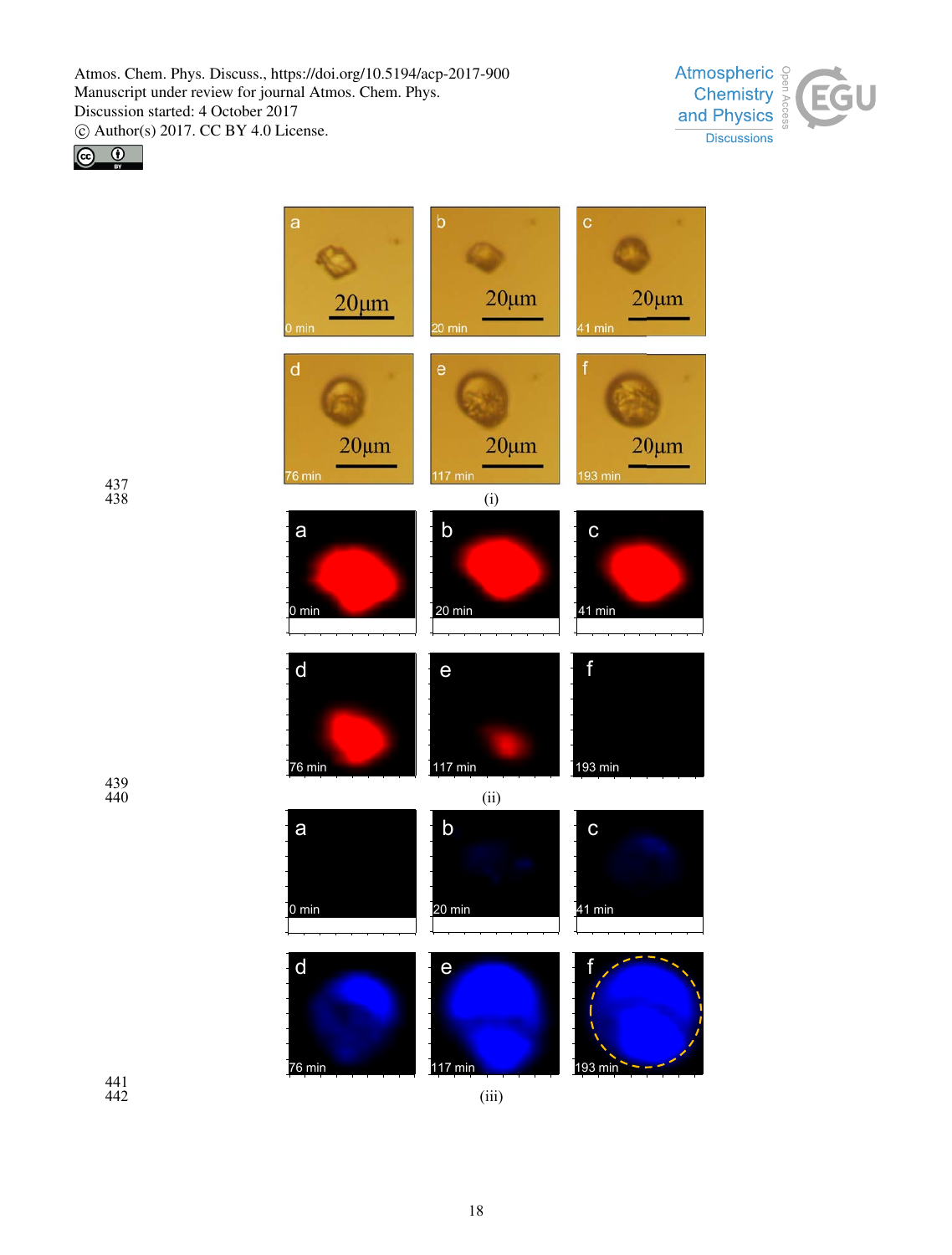Manuscript under review for journal Atmos. Chem. Phys. Discussion started: 4 October 2017 c Author(s) 2017. CC BY 4.0 License.







443

445 Figure 2. Microscopic image (i) and Raman mapping image of carbonate (ii), nitrate (iii), and sulfate (iv) 446 on the CaCO<sub>3</sub> particle during the multiphase reaction  $SO_2$  with  $NO_2/O_2/H_2O$  on the particle in synthetic 447 air. A-f corresponds to reaction time of 0, 20, 41, 76, 117, and 193 min.  $SO_2$ : 75 ppm, NO<sub>2</sub>: 75 ppm, RH: 448 72%. The mapping image of carbonate, nitrate, and sulfate are made using the peak area at 1050, 1010, 449 and 1087 cm<sup>-1</sup>, respectively. The red, blue, and green colors indicate the peak intensity of carbonate, 450 nitrate, and sulfate, respectively. The dashed lines in panel iii-f and iv-f indicate the shape of the droplet 451 at the end of the reaction.